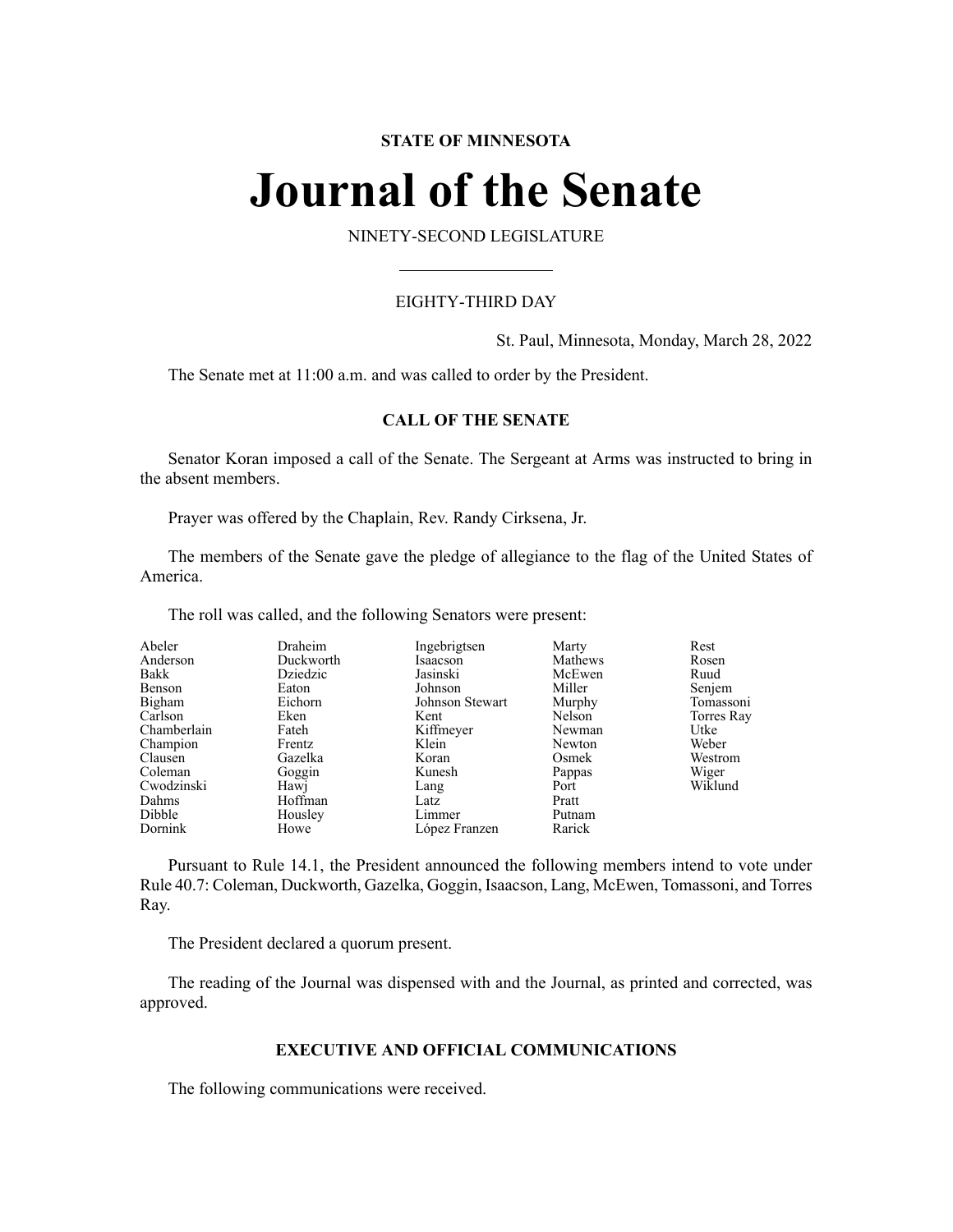The Honorable David J. Osmek President of the Senate

Dear President Osmek:

I have received, approved, signed, and deposited in the Office of the Secretary of State, Chapter 40, S.F. No. 2876.

> Sincerely, Tim Walz, Governor

> > March 25, 2022

The Honorable Melissa Hortman Speaker of the House of Representatives

The Honorable David J. Osmek President of the Senate

I have the honor to inform you that the following enrolled Acts of the 2022 Session of the State Legislature have been received from the Office of the Governor and are deposited in the Office of the Secretary of State for preservation, pursuant to the State Constitution, Article IV, Section 23:

|      |      |                     | Time and           |            |
|------|------|---------------------|--------------------|------------|
| S.F. | H.F. | <b>Session Laws</b> | Date Approved      | Date Filed |
| No.  | No.  | Chapter No.         | 2022               | 2022       |
|      | 3035 | 39                  | 4:07 p.m. March 24 | March 24   |
| 2876 |      | 40                  | 4:07 p.m. March 24 | March 24   |
|      | 2875 | 41                  | 4:07 p.m. March 24 | March 24   |

Sincerely, Steve Simon Secretary of State

#### **MESSAGES FROM THE HOUSE**

Mr. President:

I have the honor to announce the passage by the House of the following Senate File, AS AMENDED by the House, in which amendments the concurrence of the Senate is respectfully requested:

**S.F. No. 3372:** A bill for an act relating to health; appropriating money for amyotrophic lateral sclerosis research and caregiver support programs; requiring a report; proposing coding for new law in Minnesota Statutes, chapter 256.

Senate File No. 3372 is herewith returned to the Senate.

Patrick D. Murphy, Chief Clerk, House of Representatives

Returned March 24, 2022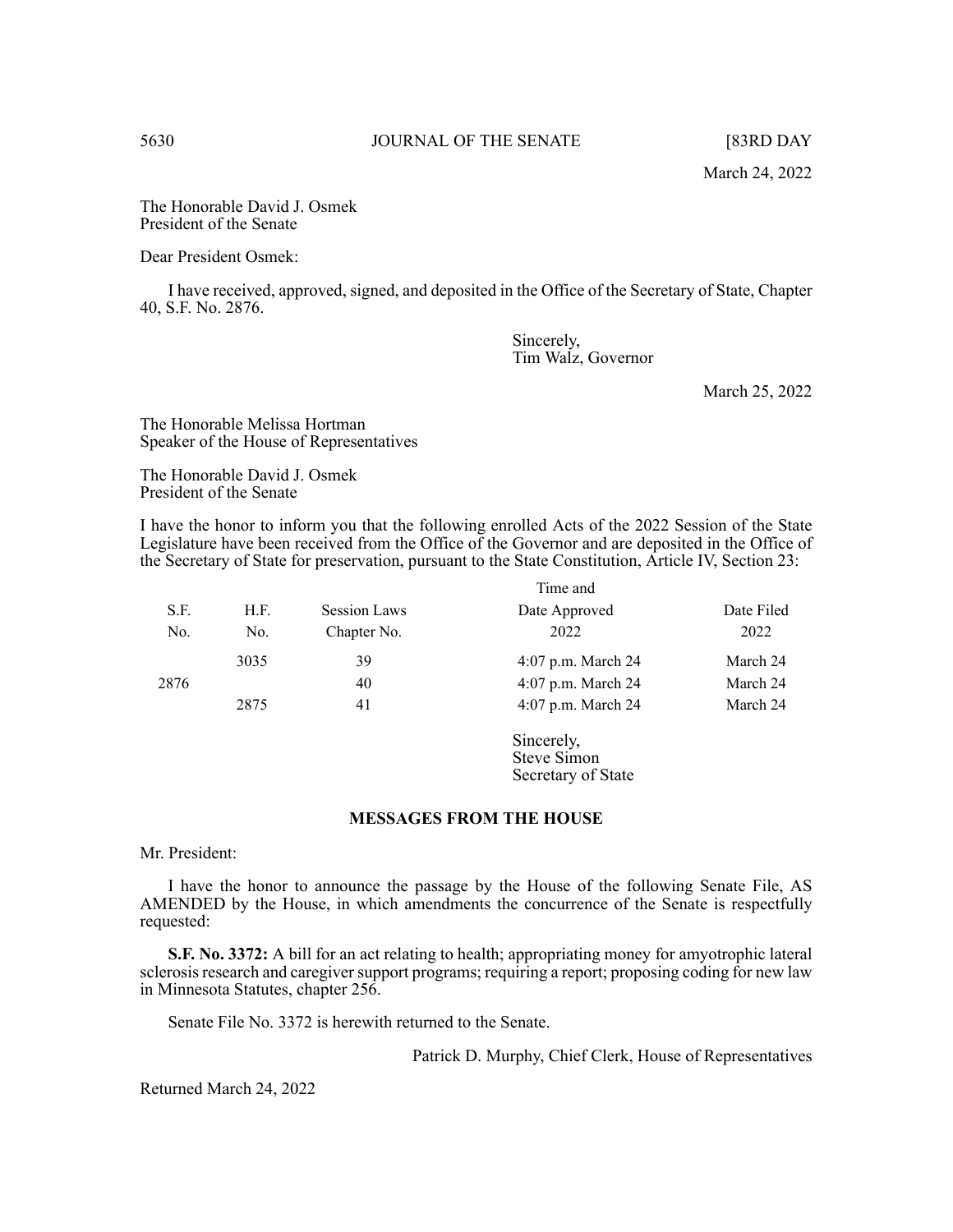83RD DAY] MONDAY, MARCH 28, 2022 5631

#### **CONCURRENCE AND REPASSAGE**

Senator Bakk, for Senator Tomassoni, moved that the Senate concur in the amendments by the House to S.F. No. 3372 and that the bill be placed on its repassage as amended. The motion prevailed.

S.F. No. 3372 was read the third time, as amended by the House, and placed on its repassage.

The question was taken on the repassage of the bill, as amended.

The roll was called, and there were yeas 67 and nays 0, as follows:

Those who voted in the affirmative were:

| Ingebrigtsen<br>Anderson<br>Duckworth<br>Mathews<br>Isaacson<br>Rosen<br>Bakk<br>Dziedzic<br>McEwen<br>Jasinski<br>Ruud<br>Benson<br>Johnson<br>Miller<br>Senjem<br>Eaton<br>Bigham<br>Tomassoni<br>Eichorn<br>Johnson Stewart<br>Murphy |  |
|------------------------------------------------------------------------------------------------------------------------------------------------------------------------------------------------------------------------------------------|--|
|                                                                                                                                                                                                                                          |  |
|                                                                                                                                                                                                                                          |  |
|                                                                                                                                                                                                                                          |  |
|                                                                                                                                                                                                                                          |  |
| Carlson<br>Nelson<br>Eken<br>Kent<br>Torres Ray                                                                                                                                                                                          |  |
| Chamberlain<br>Kiffmeyer<br>Utke<br>Fateh<br>Newman                                                                                                                                                                                      |  |
| Klein<br>Weber<br>Champion<br>Newton<br>Frentz                                                                                                                                                                                           |  |
| Clausen<br>Gazelka<br>Osmek<br>Westrom<br>Koran                                                                                                                                                                                          |  |
| Wiger<br>Coleman<br>Kunesh<br>Goggin<br>Pappas                                                                                                                                                                                           |  |
| Wiklund<br>Cwodzinski<br>Hawj<br>Port<br>Lang                                                                                                                                                                                            |  |
| Dahms<br>Hoffman<br>Latz<br>Pratt                                                                                                                                                                                                        |  |
| Dibble<br>Limmer<br>Housley<br>Putnam                                                                                                                                                                                                    |  |
| Rarick<br>Dornink<br>López Franzen<br>Howe                                                                                                                                                                                               |  |

Pursuant to Rule 40, Senator Johnson cast the affirmative vote on behalf of the following Senators: Coleman, Duckworth, Gazelka, Goggin, Lang, and Mathews.

Pursuant to Rule 40, Senator Frentz cast the affirmative vote on behalf of the following Senators: McEwen and Torres Ray.

Pursuant to Rule 40, Senator Hawj cast the affirmative vote on behalf of the following Senator: Isaacson.

Pursuant to Rule 40, Senator Bakk cast the affirmative vote on behalf of the following Senator: Tomassoni.

So the bill, as amended, was repassed and its title was agreed to.

# **MESSAGES FROM THE HOUSE - CONTINUED**

Mr. President:

I have the honor to announce the passage by the House of the following Senate File, AS AMENDED by the House, in which amendments the concurrence of the Senate is respectfully requested:

**S.F. No. 3472:** A bill for an act relating to state government; extending the operation of the Minnesota premium security plan; transferring money; appropriating money; amending Minnesota Statutes 2020, section 62E.23, subdivision 3; Laws 2017, chapter 13, article 1, section 15, as amended; Laws 2021, First Special Session chapter 7, article 15, section 3.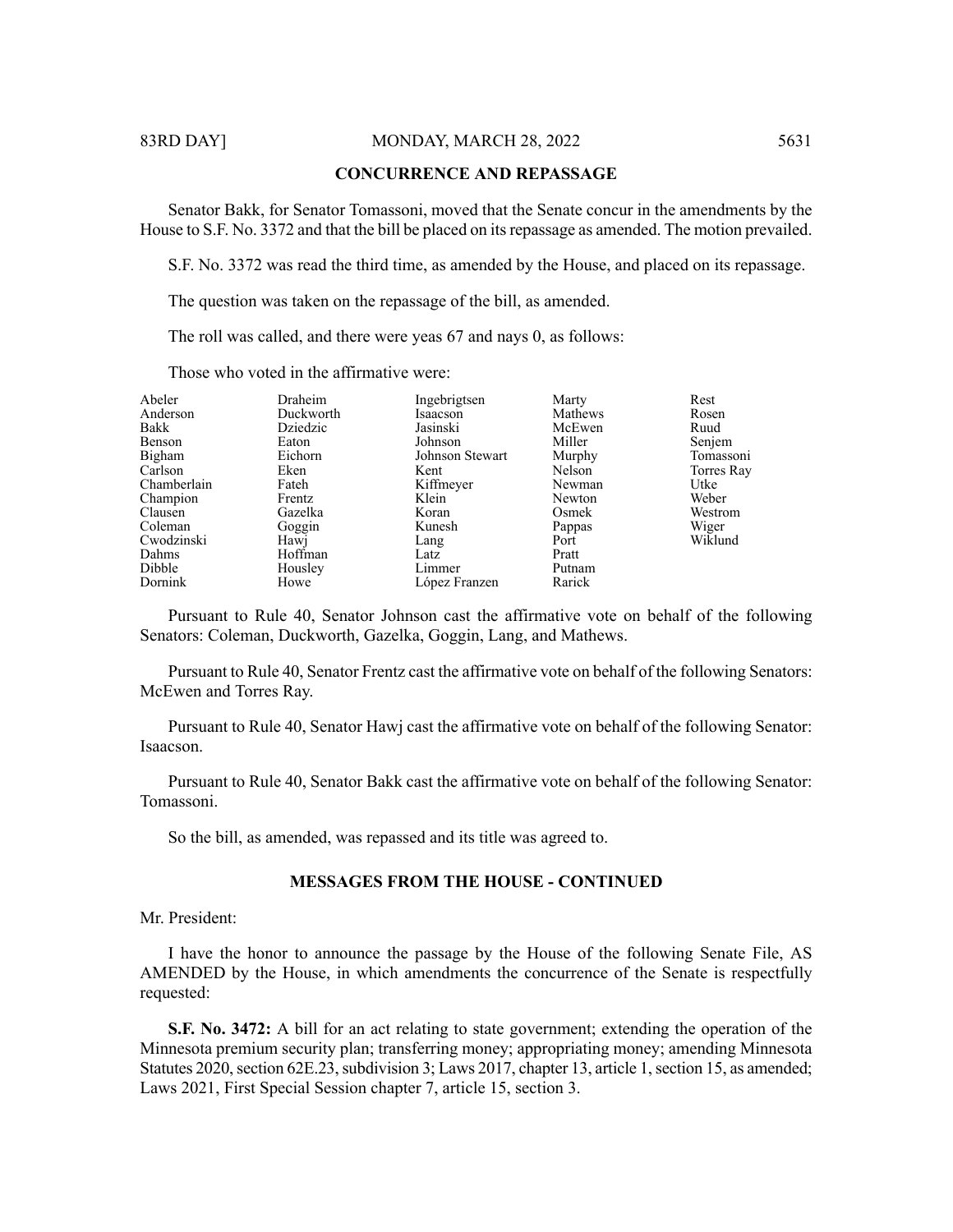11,114,000

Senate File No. 3472 is herewith returned to the Senate.

Patrick D. Murphy, Chief Clerk, House of Representatives

#### Returned March 24, 2022

Senator Dahms moved that the Senate do not concur in the amendments by the House to S.F. No. 3472, and that a Conference Committee of 5 members be appointed by the Subcommittee on Conference Committees on the part of the Senate, to act with a like Conference Committee appointed on the part of the House. The motion prevailed.

# **REPORTS OF COMMITTEES**

Senator Miller moved that the Committee Reports at the Desk be now adopted. The motion prevailed.

# **Senator Lang from the Committee on Veterans and Military Affairs Finance and Policy, to which was referred**

**S.F. No. 4233:** A bill for an act relating to the military; appropriating money for holistic health and fitness program for Minnesota Army National Guard.

Reports the same back with the recommendation that the bill be amended as follows:

Delete everything after the enacting clause and insert:

"Section 1. Laws 2021, First Special Session chapter 12, article 1, section 36, subdivision 4, is amended to read:

|                                |            | 11,111,000 |
|--------------------------------|------------|------------|
| Subd. 4. Enlistment Incentives | 11,114,000 | 13,114,000 |

#### The base for this appropriation in fiscal year 2024 and each fiscal year thereafter is \$12,114,000.

The appropriations in this subdivision are available until June 30, 2025, except that any unspent amounts allocated to a program otherwise supported by this appropriation are canceled to the general fund upon receipt of federal funds in the same amount to support administration of that program.

If the amount for fiscal year 2022 is insufficient, the amount for 2023 is available in fiscal year 2022."

Amend the title as follows:

Page 1, line 2, delete everything after "money for" and insert "enlistment incentives;"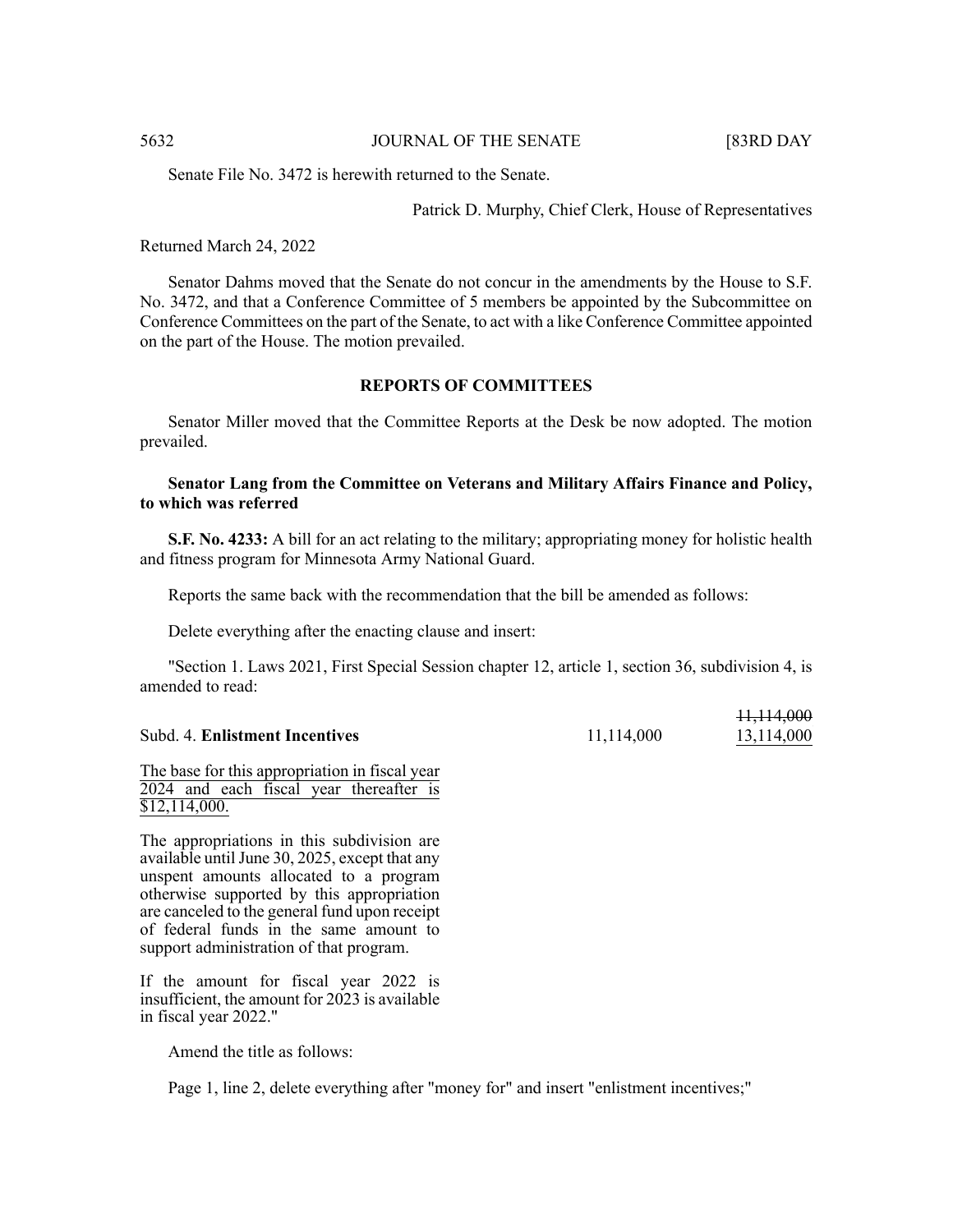Page 1, line 3, delete "for Minnesota Army National Guard"

Amend the title numbers accordingly

And when so amended the bill do pass and be re-referred to the Committee on Finance. Amendments adopted. Report adopted.

# **Senator Lang from the Committee on Veterans and Military Affairs Finance and Policy, to which was referred**

**S.F. No. 4181:** A bill for an act relating to veterans affairs; appropriating money for upgrades and enhancements to the Preston, Bemidji, and Montevideo state veterans homes building projects; requiring a report.

Reports the same back with the recommendation that the bill be amended as follows:

Page 1, lines 9, 14, and 19, delete "veterans affairs" and insert "administration"

Page 2, line 1, delete "veterans affairs" and insert "administration"

Page 2, line 5, after "commissioner" insert "of administration"

Page 2, lines 7 and 8, delete "expended" and insert "spent"

And when so amended the bill do pass and be re-referred to the Committee on Finance. Amendments adopted. Report adopted.

# **Senator Lang from the Committee on Veterans and Military Affairs Finance and Policy, to which was referred**

**S.F. No. 3875:** A bill for an act relating to capital investment; appropriating money for veterans homes.

Reports the same back with the recommendation that the bill be amended as follows:

Page 1, line 6, delete "2023" and insert "2022"

And when so amended the bill do pass and be re-referred to the Committee on Finance. Amendments adopted. Report adopted.

# **Senator Lang from the Committee on Veterans and Military Affairs Finance and Policy, to which was referred**

**S.F. No. 4092:** A bill for an act relating to the military; allowing exchange of surplus land in city of Rosemount.

Reports the same back with the recommendation that the bill be amended as follows:

Page 1, after line 12, insert:

**"EFFECTIVE DATE.** This section is effective the day following final enactment."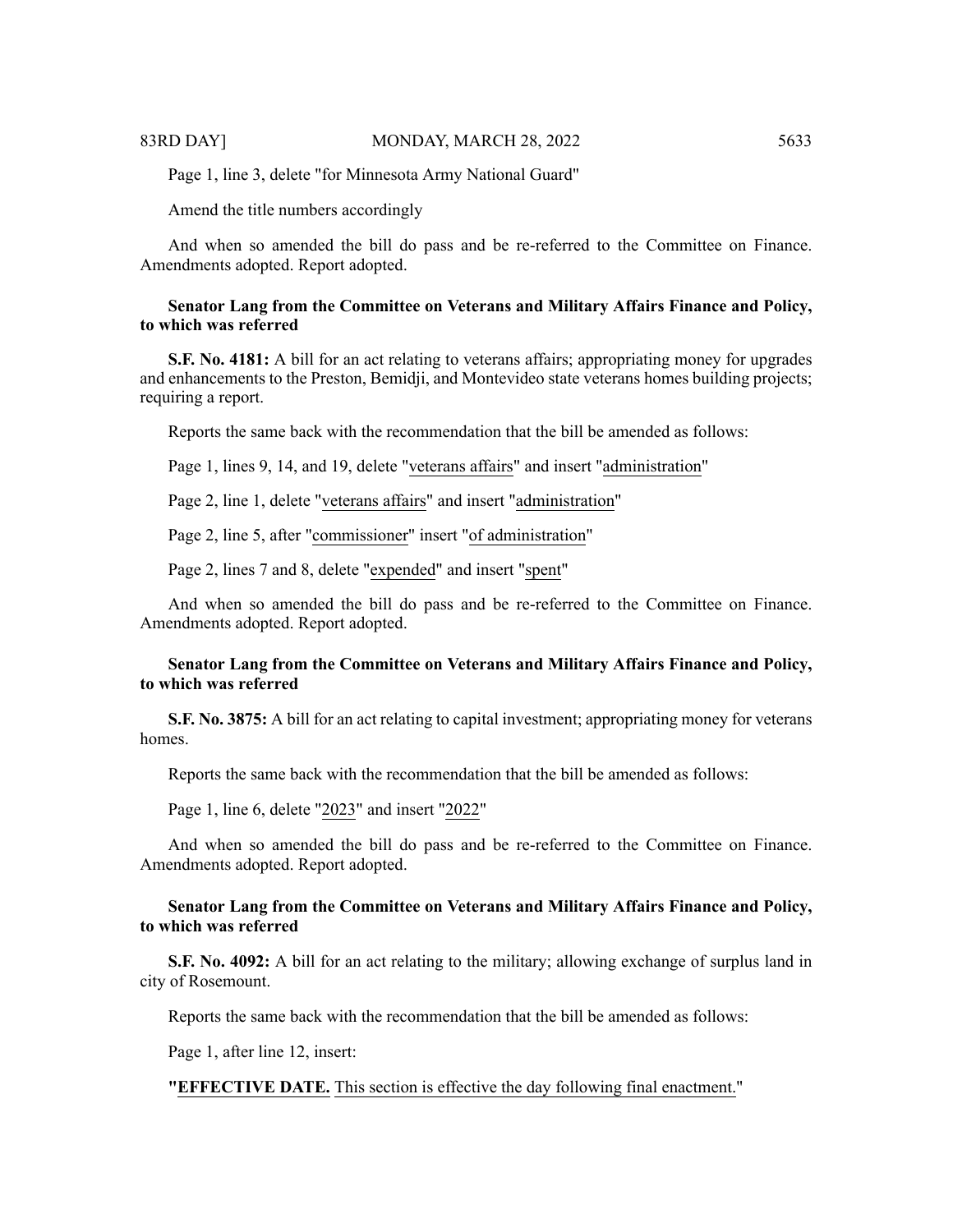And when so amended the bill do pass. Amendments adopted. Report adopted.

# **Senator Mathews from the Committee on Civil Law and Data Practices Policy, to which was referred**

**S.F. No. 3636:** A bill for an act relating to civil law; amending process for and approval of transfer of structured settlement; providing for enforcement of violations of prohibited practices; amending Minnesota Statutes  $2020$ , sections  $549.30$ , subdivisions 3, 6, 15, 19, by adding subdivisions; 549.31; 549.32; 549.34; proposing coding for new law in Minnesota Statutes, chapter 549.

Reports the same back with the recommendation that the bill be amended as follows:

Delete everything after the enacting clause and insert:

"Section 1. Minnesota Statutes 2020, section 549.30, subdivision 1, is amended to read:

Subdivision 1. **Application.** For purposes of sections 549.30 to 549.34 549.41, the terms defined in this section have the meanings given them.

Sec. 2. Minnesota Statutes 2020, section 549.30, is amended by adding a subdivision to read:

Subd. 3a. **Assignee.** "Assignee" means a person acquiring or proposing to acquire structured settlement payments from a structured settlement purchase company or transferee after, or concurrently with, the transfer of the structured settlement payment rights by the payee to the structured settlement purchase company or transferee.

Sec. 3. Minnesota Statutes 2020, section 549.30, is amended by adding a subdivision to read:

Subd. 3b. **Commissioner.** "Commissioner" means the commissioner of commerce.

Sec. 4. Minnesota Statutes 2020, section 549.30, subdivision 5, is amended to read:

Subd. 5. **Discounted present value.** "Discounted present value" means, with respect to a proposed transfer of structured settlement payment rights, the fair present value of future payments, as determined by discounting the payments to the present using the most recently published applicable federal rate for determining the present value of an annuity, as issued by the United States Internal Revenue Service.

Sec. 5. Minnesota Statutes 2020, section 549.30, is amended by adding a subdivision to read:

Subd. 5a. **Gross advance amount.** "Gross advance amount" means the sum payable to the payee or for the payee's account as consideration for a transfer of structured settlement payment rights before any reductions for transfer expenses or other deductions to be made from such consideration.

Sec. 6. Minnesota Statutes 2020, section 549.30, subdivision 6, is amended to read:

Subd. 6. **Independent professional advice.** "Independent professional advice" means advice of an attorney, certified public accountant, actuary, or other licensed professional adviser: (1) who is engaged by a payee to render advice concerning the legal, tax, and financial implications of a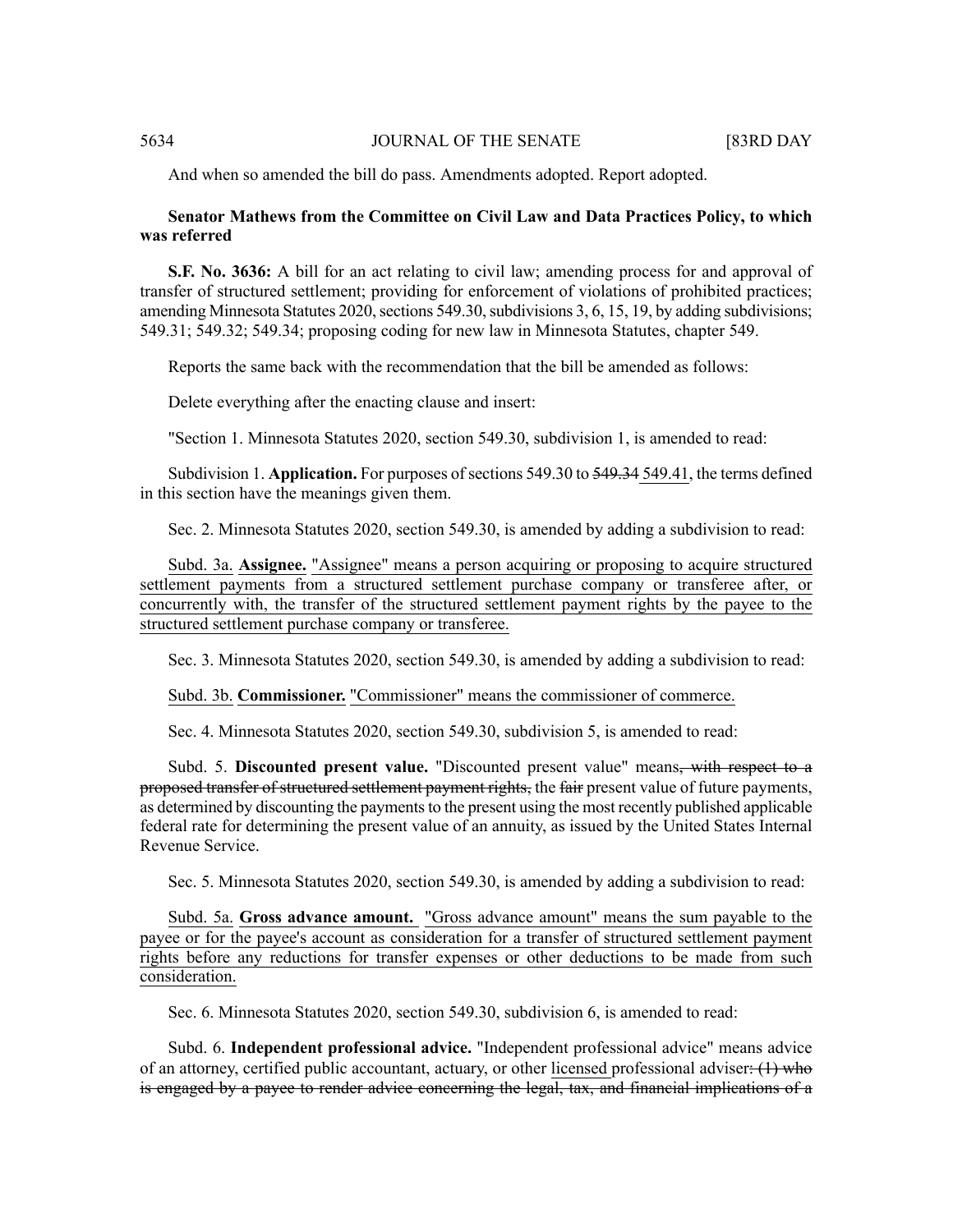transfer of structured settlement payment rights; (2) who is not in any manner affiliated with or compensated by the transferee of the transfer; and (3) whose compensation for providing the advice is not affected by whether a transfer occurs or does not occur.

Sec. 7. Minnesota Statutes 2020, section 549.30, subdivision 7, is amended to read:

Subd. 7. **Interested parties.** "Interested parties" means the payee, a beneficiary irrevocably designated under the annuity contract to receive payments following the payee's death or, if the designated beneficiary is a minor, the designated beneficiary's parent or guardian, the annuity issuer, the structured settlement obligor, and any other party that has continuing rights or obligations to receive or make payments under the structured settlement.

Sec. 8. Minnesota Statutes 2020, section 549.30, is amended by adding a subdivision to read:

Subd. 7a. **Net advance amount.** "Net advance amount" means the gross advance amount, less the aggregate amount of the actual and estimated transfer expenses.

Sec. 9. Minnesota Statutes 2020, section 549.30, is amended by adding a subdivision to read:

Subd. 8a. **Periodic payments.** "Periodic payments" includes both recurring payments and scheduled future lump-sum payments.

Sec. 10. Minnesota Statutes 2020, section 549.30, subdivision 9, is amended to read:

Subd. 9. **Qualified assignment agreement.** "Qualified assignment agreement" means an agreement providing for a qualified assignment as provided by the United States Internal Revenue Code, title 26, section 130, as amended through December 31, 1998.

Sec. 11. Minnesota Statutes 2020, section 549.30, subdivision 13, is amended to read:

Subd. 13. **Structured settlement agreement.** "Structured settlement agreement" means the agreement, judgment, stipulation, or release embodying the terms of a structured settlement<del>, including</del> the rights of the payee to receive periodic payments.

Sec. 12. Minnesota Statutes 2020, section 549.30, subdivision 15, is amended to read:

Subd. 15. **Structured settlement payment rights.** "Structured settlement payment rights" means rights to receive periodic payments<del>, including lump-sum payments,</del> under a structured settlement, whether from the settlement obligor or the annuity issuer, where: (1) the payee or any other interested party is domiciled in the state; or (2) the structured settlement agreement was approved by a court or responsible administrative authority in the state; or  $(3)$  the settled claim was pending before the courts of this state when the parties entered into the structured settlement agreement.

Sec. 13. Minnesota Statutes 2020, section 549.30, is amended by adding a subdivision to read:

Subd. 15a. **Structured settlement purchase company.** "Structured settlement purchase company" means a person that acts as a transferee in this state and who is registered with the commissioner pursuant to section 549.35.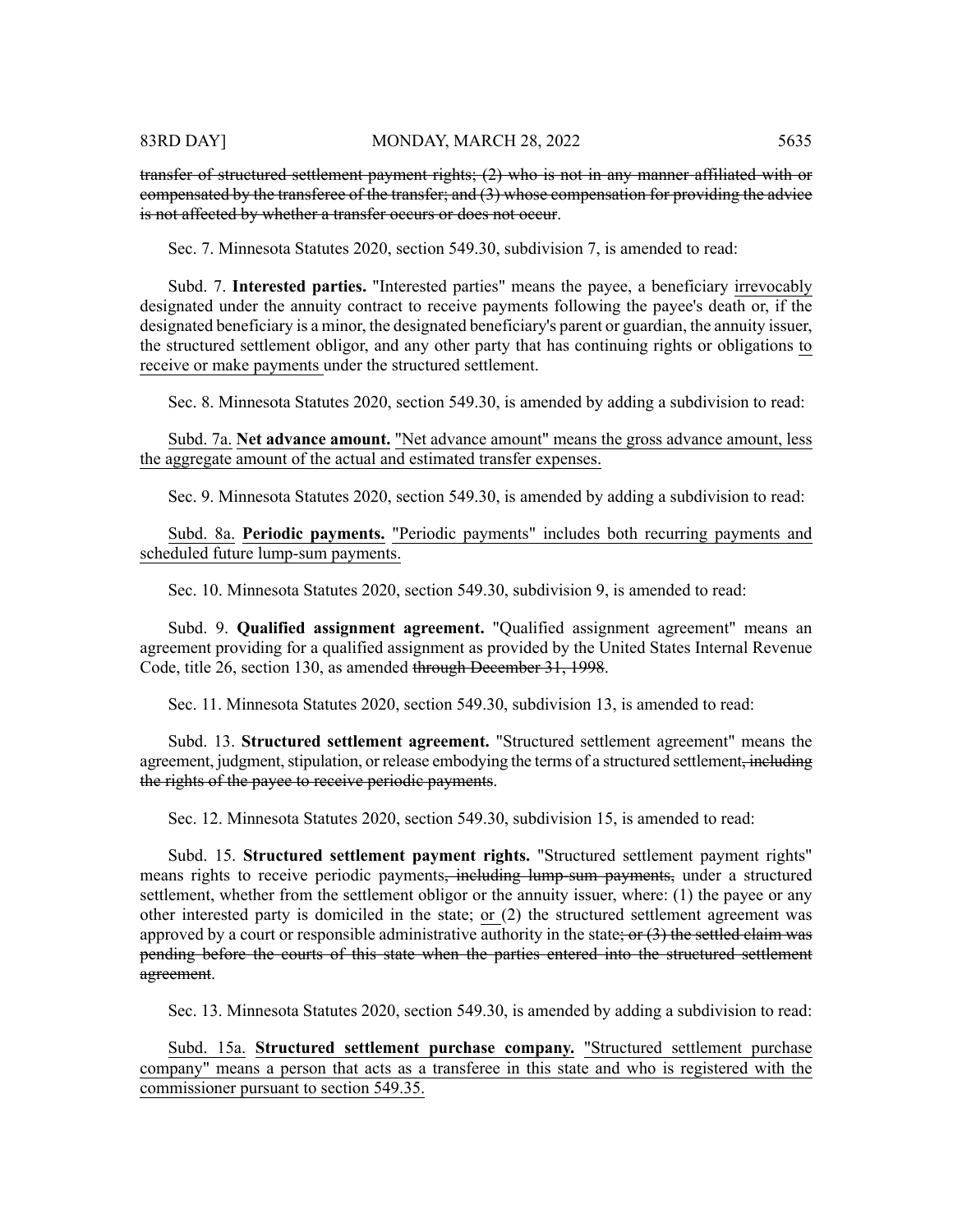Sec. 14. Minnesota Statutes 2020, section 549.30, is amended by adding a subdivision to read:

Subd. 15b. **Structured settlement transfer proceeding.** "Structured settlement transfer proceeding" means a court proceeding filed by a structured settlement purchase company seeking court approval of a transfer in accordance with sections 549.30 to 549.41.

Sec. 15. Minnesota Statutes 2020, section 549.30, subdivision 17, is amended to read:

Subd. 17. **Transfer.** "Transfer" means a sale, assignment, pledge, hypothecation, or other form of alienation or encumbrance made by a payee for consideration. A transfer does not include the creation or perfection of a security interest in structured settlement payment rights under a blanket security agreement entered into with an insured depository institution, in the absence of any action to redirect the structured settlement payments to such insured depository institution, or an agent or successor in interest thereof, or otherwise to enforce such blanket security interest against the structured settlement payment rights.

Sec. 16. Minnesota Statutes 2020, section 549.30, is amended by adding a subdivision to read:

Subd. 18a. **Transfer expense.** "Transfer expense" means all expenses of a transfer that are required under the transfer agreement to be paid by the payee or deducted from the gross advance amount, including, without limitation, court filing fees, attorney's fees, escrow fees, lien recordation fees, judgment and lien search fees, finders' fees, commissions, and other payments to a broker or other intermediary. The term does not include preexisting obligations of the payee payable for the payee's account from the proceeds of the transfer.

Sec. 17. Minnesota Statutes 2020, section 549.30, is amended by adding a subdivision to read:

Subd. 18b. **Transfer order.** "Transfer order" means an order approving a transfer in accordance with sections 549.30 to 549.41.

Sec. 18. **[549.35] REGISTRATION; SURETY BOND.**

Subdivision 1. **Registration required.** A person shall not act as a transferee, attempt to acquire structured settlement payment rights through a transfer from a payee who resides in this state, or file a structured settlement transfer proceeding unless the person is registered with the commissioner to do business in this state as a structured settlement purchase company.

Subd. 2. **Forms; process.** A person may apply pursuant to this section with the commissioner of commerce for a registration to do businessin thisstate as a structured settlement purchase company. An application for an initial or renewed registration must be submitted on a form prescribed by the commissioner. An initial or renewed registration is valid for one year from the date it is issued, expires one year after it is issued, and may be renewed annually by the registrant on or before the expiration date.

Subd. 3. **Application; surety bond.** (a) Each initial or renewal application must contain a sworn certification by an owner; officer; director or manager of the applicant, if the applicant is not a natural person; or by the applicant if the applicant is a natural person, certifying that: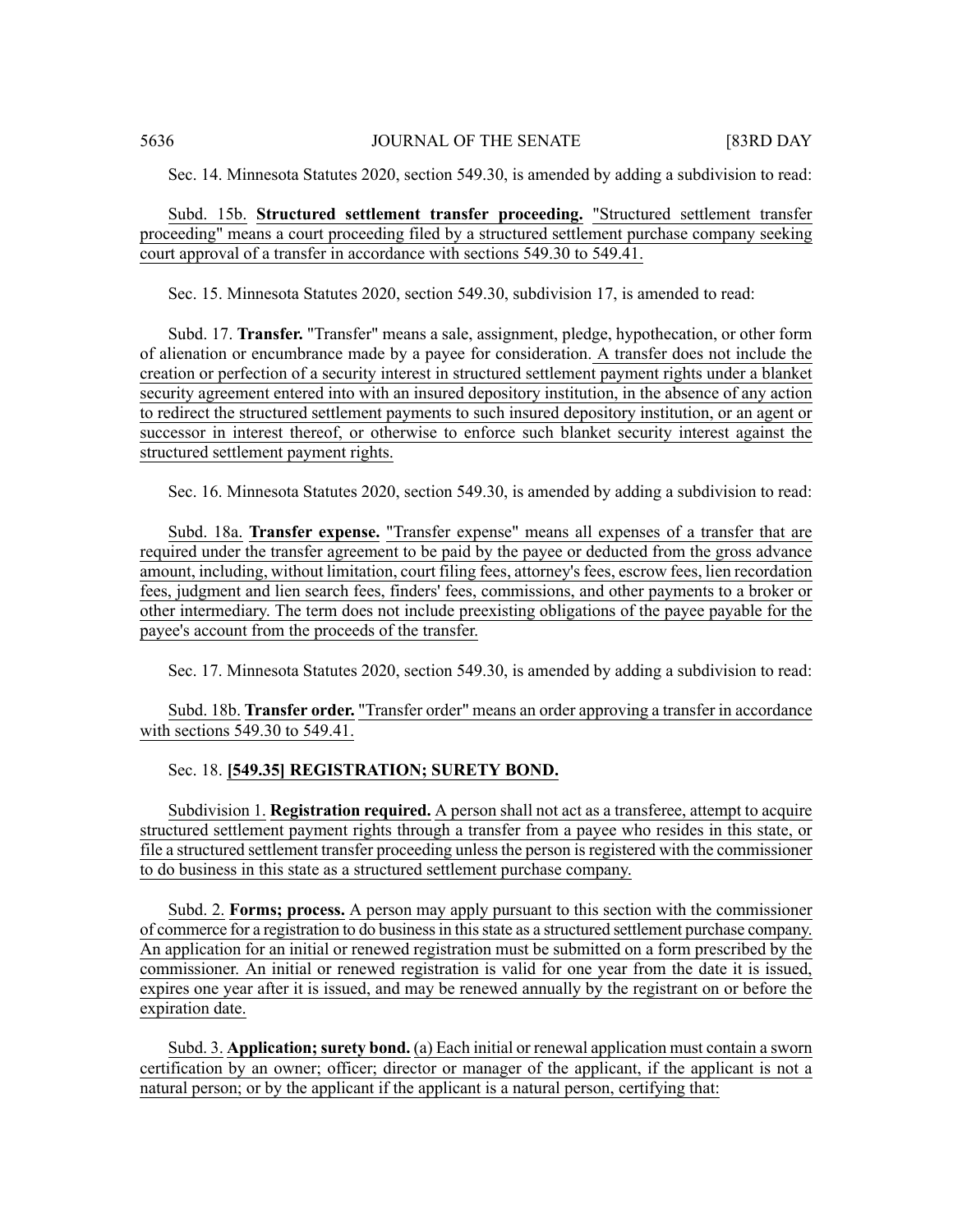(1) the applicant has secured a surety bond payable to the state, has been issued a letter of credit, or has posted a cash bond in the amount of \$50,000. The security device must be in a form satisfactory to the commissioner and must run to the state for the benefit of any payee claimant to secure the faithful performance of the obligation of the structured settlement purchase company under the law; and

(2) the applicant shall comply with sections 549.30 to 549.41 when acting as a structured settlement purchase company and filing structured settlement transfer proceedings.

(b) A surety bond, letter of credit, or cash bond obtained under this section must be effective concurrently with the registration of the applicant and must remain in effect for not less than three years after the expiration or termination of the registration. The surety bond, letter of credit, or cash bond must be renewed each year as needed to keep it continuously in effect when the registration of the applicant is renewed.

Subd. 4. **Postjudgment notice.** No later than ten days after a judgment is obtained against a structured settlement purchase company by a payee, the structured settlement purchase company shall file a notice with the commissioner and, if applicable, the surety which issued the surety bond used by the structured settlement purchase company to satisfy the requirements under subdivision 3. The notice must contain:

(1) a copy of the judgment;

(2) the name and address of the judgment creditor; and

(3) the status of the matter, including whether the judgment will be appealed or has been paid or satisfied.

Subd. 5. **Effect on liability and transfer orders.** (a) The liability of the surety which issued a surety bond used by a structured settlement purchase company to satisfy the requirements under subdivision 3 must not be affected by a:

(1) breach of contract, breach of warranty, failure to pay a premium, or other act or omission of the structured settlement purchase company; or

(2) insolvency or bankruptcy of the structured settlement purchase company.

(b) Except as otherwise provided in section 549.36, a transfer ordersigned by a court of competent jurisdiction pursuant to section 549.40 constitutes a qualified order under United States Code, title 26, section 5891. If a transferee to which the transfer order applies is not registered as a structured settlement purchase company pursuant to this section at the time the transfer order is signed, the transfer order does not constitute a qualified order under United States Code, title 26, section 5891.

Subd. 6. **Cancellation or modification.** (a) A surety which issued a surety bond used by a structured settlement purchase company to satisfy the requirements under subdivision 3 and the structured settlement purchase company which obtained the surety bond shall not cancel or modify the surety bond during the term for which it is issued unless the surety or the structured settlement purchase company provides written notice to the commissioner at least 20 days before the effective date of the cancellation or modification.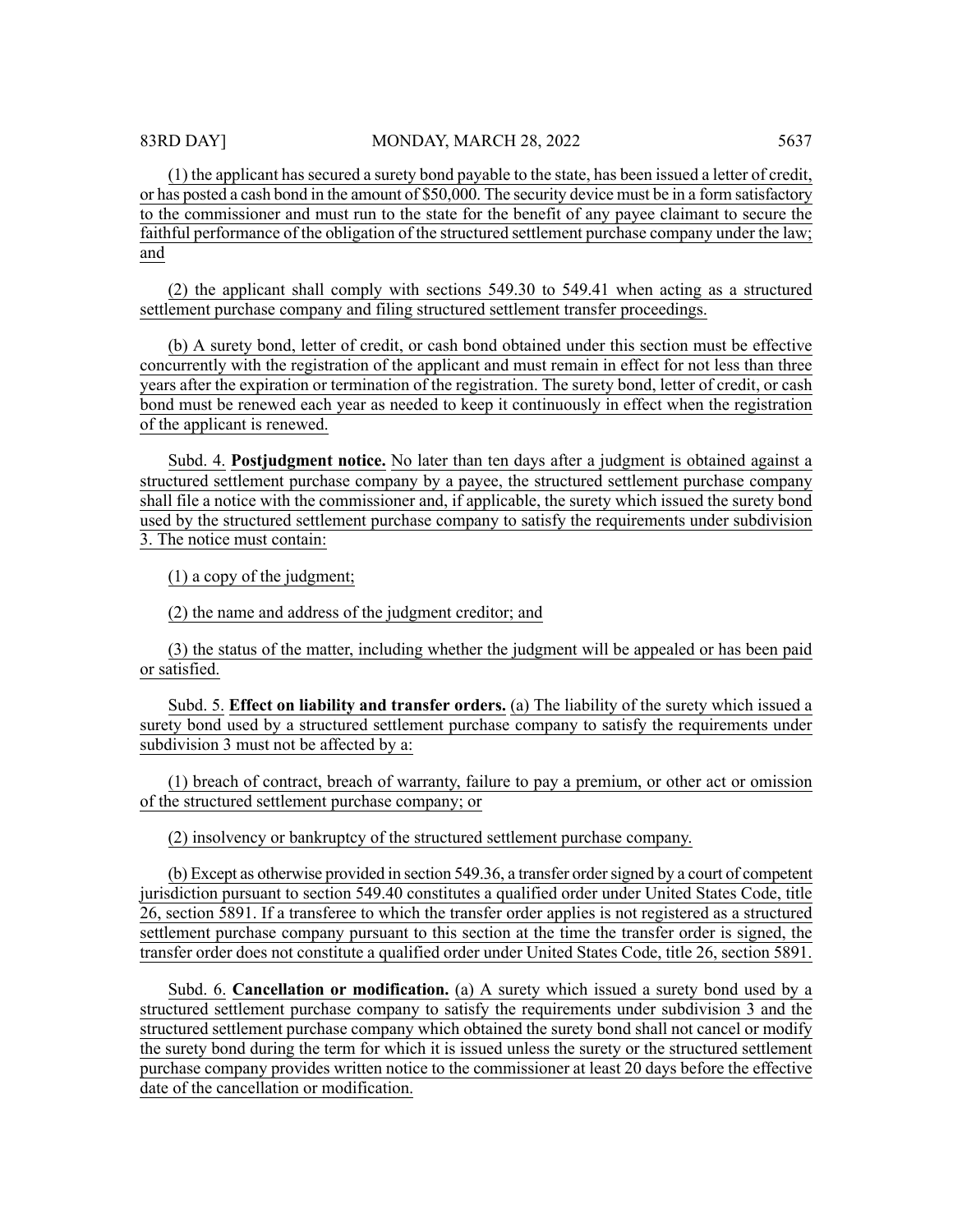(b) If a surety bond used by a structured settlement purchase company to satisfy the requirements of subdivision 3 is modified so as to make the surety bond not comply with any provision of sections 549.30 to 549.41, or the surety bond is canceled, the registration of the structured settlement purchase company automatically expires on the effective date of the modification or cancellation unless a new surety bond, letter of credit, or cash bond which complies with sections 549.30 to 549.41, is filed with the commissioner on or before the effective date of the modification or cancellation.

(c) A modification or cancellation of a surety bond used by a structured settlement purchase company to satisfy the requirements of subdivision 3 does not affect any liability of the bonded surety company incurred before the modification or cancellation of the surety bond.

Subd. 7. **Exemptions.** (a) An assignee is not required to register as a structured settlement purchase company to acquire structured settlement payment rights or to take security interest in structured settlement payment rights that were transferred by the payee to a structured settlement purchase company.

(b) An employee of a structured settlement purchase company, if acting on behalf of the structured settlement purchase company in connection with a transfer, is not required to be registered.

# Sec. 19. **[549.36] PROHIBITED PRACTICES; PRIVATE RIGHT OF ACTION; PENALTIES.**

Subdivision 1. **Prohibited practices.** A transferee or structured settlement purchase company and an employee or other representative of a transferee or structured settlement purchase company shall not engage in the following actions:

(1) pursue or complete a transfer with a payee without complying with all applicable provisions of sections 549.30 to 549.41;

(2) refuse or fail to fund a transfer after court approval of the transfer;

(3) acquire structured settlement payment rights from a payee without complying with all applicable provisions of sections 549.30 to 549.41, including obtaining court approval of the transfer;

(4) intentionally file a structured settlement transfer proceeding in any court other than the court specified in section 549.40, unless the transferee is required to file in a different court by applicable law;

(5) except as otherwise provided in this paragraph, pay a commission or finder's fee to any person for facilitating or arranging a structured settlement transfer with a payee. The provisions of this paragraph do not prevent a structured settlement purchase company from paying:

(i) a salary, commission, or other compensation to a person who is an employee of a structured settlement purchase company; or

(ii) routine transfer expenses to third parties, including without limitation court filing fees, escrow fees, lien recordation fees, judgment and lien search fees, attorney's fees, and other similar fees relating to a transfer;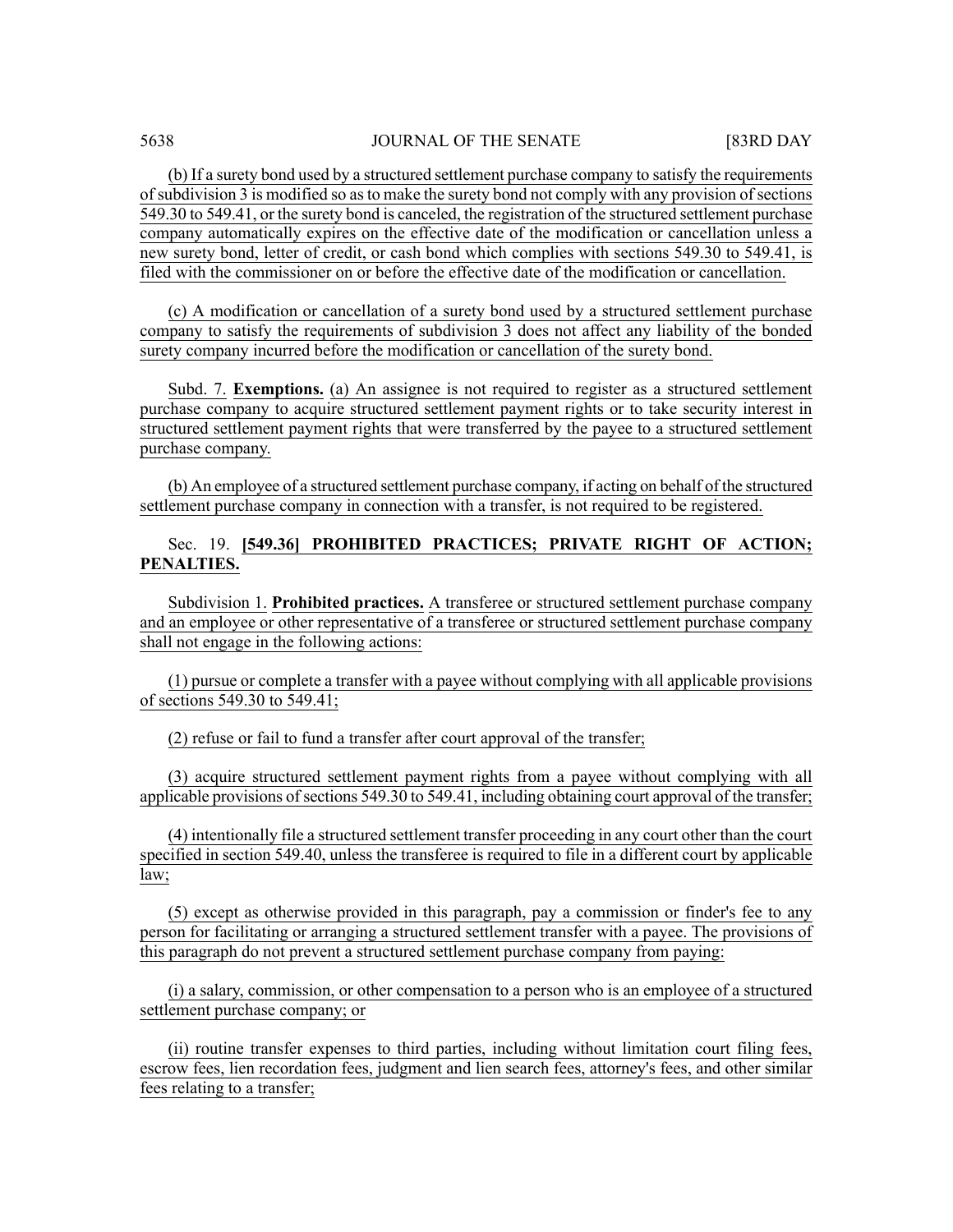(6) intentionally advertise materially false or misleading information regarding the products or services of the transferee or structured settlement purchase company;

(7) attempt to coerce, bribe, or intimidate a payee seeking to transfer structured settlement payment rights including providing any gift, loan, extension of credit, advance, or other forms of consideration paid to or given to the payee as an inducement to enter a transfer agreement;

(8) attempt to defraud a payee or any party to a structured settlement transfer or any interested party in a structured settlement transfer proceeding by means of forgery or false identification;

(9) except as otherwise provided in this clause, intervene in a pending structured settlement transfer proceeding if the transferee or structured settlement purchase company is not a party to the proceeding or an interested party relative to the proposed transfer which isthe subject of the pending structured settlement transfer proceeding. The provisions of this clause do not prevent a structured settlement purchase company from intervening in a pending structured settlement transfer proceeding if the payee hassigned a transfer agreement with the structured settlement purchase company within 60 days before the filing of the pending structured settlement transfer proceeding and the structured settlement purchase company which filed the pending structured settlement transfer proceeding violated any provision in sections 549.30 to 549.41 in connection with the proposed transfer that is the subject of the pending structured settlement transfer proceeding;

(10) except as otherwise provided in this clause, knowingly contact a payee who has signed a transfer agreement and is pursuing a proposed transfer with another structured settlement purchase company for the purpose of inducing the payee into cancelling the proposed transfer or transfer agreement with the other structured settlement purchase company if a structured settlement transfer proceeding has been filed by the other structured settlement purchase company and is pending. The provisions of this clause do not apply if no hearing has been held in the pending structured settlement transfer proceeding within 90 days after the filing of the pending structured settlement transfer proceeding;

(11) fail to dismiss a pending structured settlement transfer proceeding at the request of the payee. A dismissal of a structured settlement proceeding after a structured settlement purchase company has violated the provisions of this clause does not exempt the structured settlement purchase company from any liability under this section;

(12) instruct a payee to hire or directly refer a payee to seek independent professional advice from a specific person, except that a structured settlement purchase company may refer a payee to a state or local referral service, bar association, legal aid, or any other entity unrelated to the structured settlement purchase company which assists people with locating independent professional advice;

(13)solicit a prospective payee through the conveyance of a document which resembles a check or other form of payment;

(14) contact a payee in violation of section 609.79; or

(15) provide a transfer agreement or related document that purports to give the transferee the first choice or option to purchase any remaining structured settlement payments rights belonging to the payee which are not subject to the structured settlement transfer proceeding.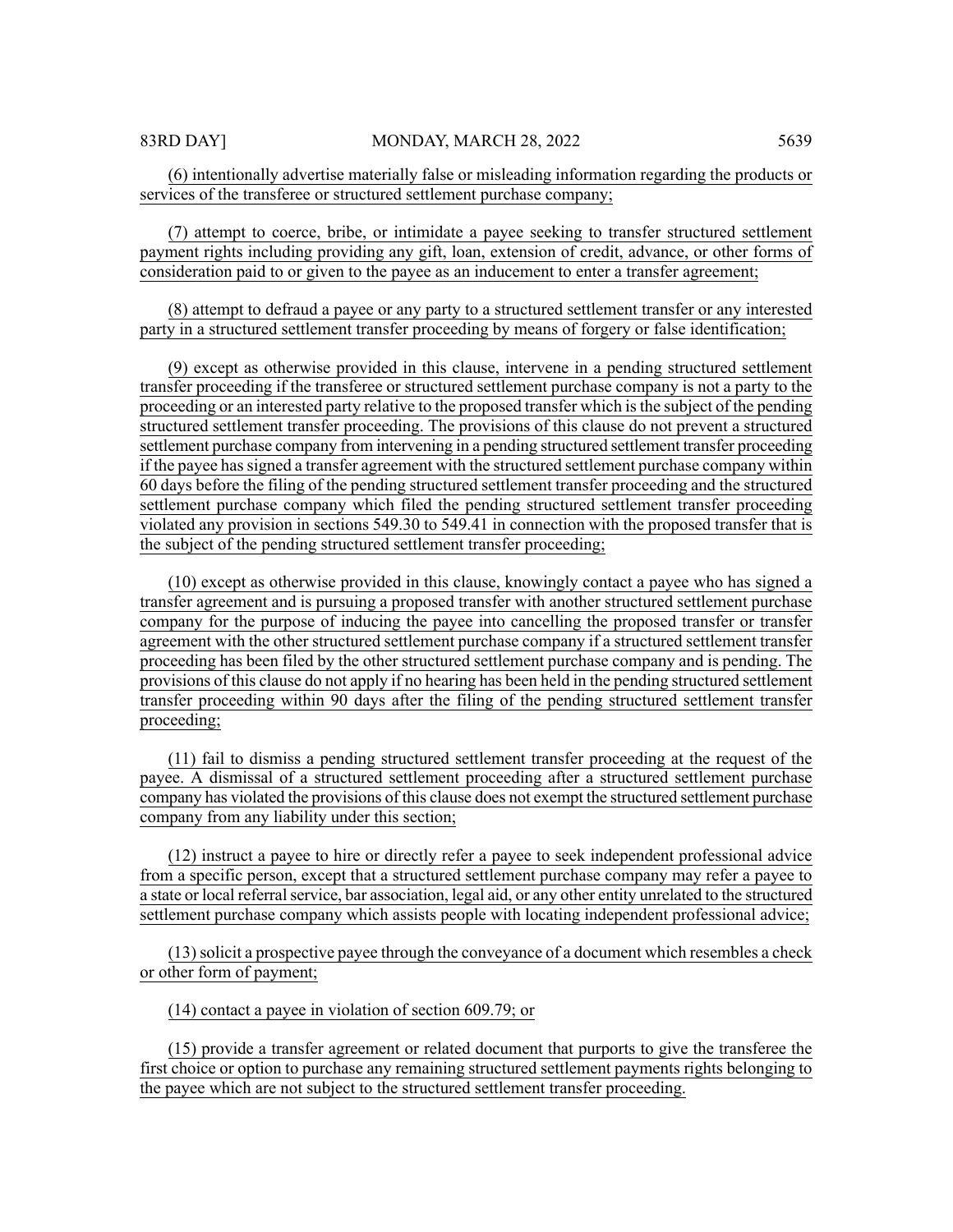Subd. 2. **Enforcement; remedies.** (a) A violation of this section is a deceptive practice in violation of section 325F.69.

(b) A payee may file a motion in the district court in which the structured settlement transfer proceeding was pending alleging a violation of subdivision 1 and may pursue all rights and remedies to which the payee may be entitled pursuant to sections 549.30 to 549.41, or any other applicable law.

(c) A structured settlement purchase company may file a motion in district court in which the structured settlement transfer proceeding was pending to enforce subdivision 1, clauses (4), (7), and (9) to (11), and may pursue all remedies to which the structured settlement purchase company may be entitled pursuant to sections 549.30 to 549.41, or any other applicable law.

(d) If a court finds that a structured settlement purchase company or transferee is in violation of subdivision 1, the court may:

(1) revoke the registration of the structured settlement purchase company;

(2) suspend the registration of the structured settlement purchase company for a period to be determined at the discretion of the court; and

(3) enjoin the structured settlement purchase company or transferee from filing new structured settlement transfer proceedings in this state or otherwise pursuing transfers in this state.

#### Sec. 20. **[549.37] REQUIRED DISCLOSURES TO PAYEE.**

Not less than ten days before the date on which a payee signs a transfer agreement, the transferee shall provide to the payee a separate disclosure statement, in bold type no smaller than 14-point font, setting forth the following:

(1) the amounts and due dates of the structured settlement payments to be transferred;

(2) the aggregate amount of such payments;

(3) the discounted present value of the payments to be transferred, which must be identified as the "calculation of current value of the transferred structured settlement payments under federal standards for valuing annuities", and the amount of the applicable federal rate used in calculating such discounted present value;

(4) the gross advance amount;

(5) an itemized list of all applicable transfer expenses, other than attorney's fees and related disbursements, payable in connection with the transferee's application for approval of the transfer, and the transferee's best estimate of the amount of any such attorney's fees and related disbursements;

(6) the effective annual interest rate, which must be disclosed in a statement in the following form: "On the basis of the net amount that you will receive from us and the amounts and timing of the structured settlement payments that you are transferring to us, you will, in effect be paying interest to us at a rate of ....... percent per year.";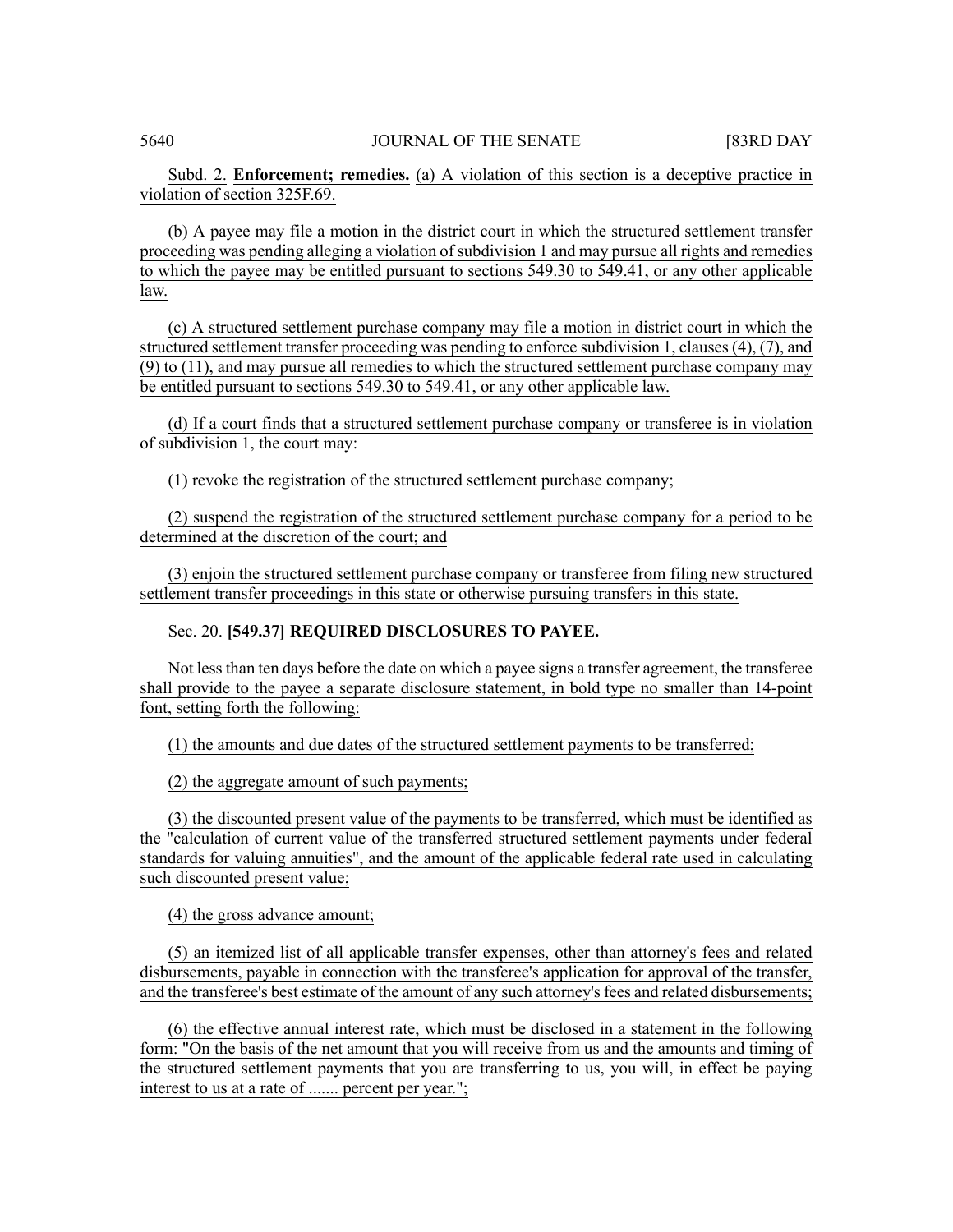(7) the net advance amount;

(8) the amount of any penalties or liquidated damages payable by the payee in the event of any breach of the transfer agreement by the payee;

(9) that the payee has the right to cancel the transfer agreement, without penalty or further obligation, until the transfer is approved by the court;

(10) that the payee has the right to seek and receive independent professional advice regarding the proposed transfer and should consider doing so before agreeing to the transfer of any structured settlement payment rights; and

(11) that the payee has the right to seek out and consider additional offers for transferring the structured settlement payment rights and should do so.

# Sec. 21. **[549.38] CONDITIONS AND APPROVAL OF TRANSFERS OF STRUCTURED SETTLEMENTPAYMENT RIGHTS AND STRUCTURED SETTLEMENT AGREEMENTS.**

(a) No direct or indirect transfer of structured settlement payment rights shall be effective and no structured settlement obligor or annuity issuer shall be required to make any payment directly or indirectly to any transferee or assignee of structured settlement payment rights unless the transfer has been approved in advance in a final court order based on express findings by the court that:

(1) the transfer is in the best interests of the payee, taking into account the welfare and support of the payee's dependents, if any;

(2) the payee has been advised in writing by the transferee to seek independent professional advice regarding the transfer and has either received advice or knowingly waived in writing the opportunity to seek and receive advice; and

(3) the transfer does not contravene any applicable statute or order of any court or other governmental authority.

(b) In determining whether a proposed transfer is in the best interests of the payee, taking into the consideration the payee's dependents, if any, the court shall, among other things, consider the following:

(1) the reasonable preference of the payee, in light of the payee's age, mental capacity, maturity level, and stated purpose for the transfer;

(2) if the periodic payments were intended to cover future income loss or future medical expenses, whether the payee has means of support aside from the structured settlement to meet these obligations;

(3) whether the offered discount rate is in line with the market rate for similar transfers;

(4) whether the payee can meet the financial needs of, and obligationsto, the payee's dependents if the transfer is allowed to proceed, including child support and spousal maintenance;

(5) whether the payee completed previous transactions involving the payee's structured settlement payment rights and the timing, size, stated purpose, and actual use of the proceeds;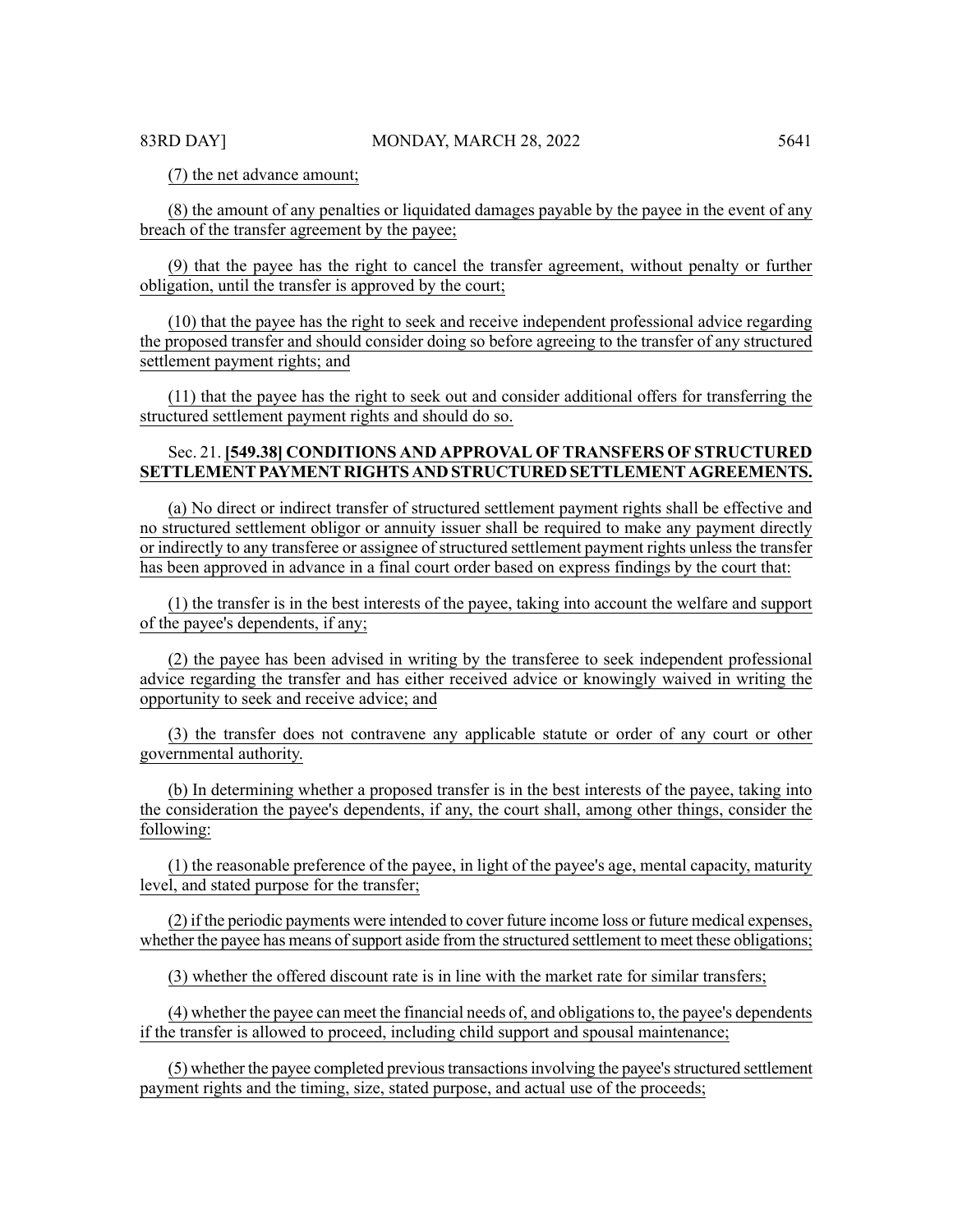(6) the impact of the proposed transfer on current or future eligibility of the payee or the payee's dependents for public benefits; and

(7) any other factors or facts the court determines are relevant and should be considered.

# Sec. 22. **[549.39] EFFECTS OF TRANSFER OF STRUCTURED SETTLEMENT PAYMENT RIGHTS.**

Following a transfer of structured settlement payment rights:

(1) the structured settlement obligor and the annuity issuer may rely on the court order approving the transfer in redirecting periodic payments to an assignee or transferee in accordance with the order approving the transfer and shall, as to all parties except the transferee or an assignee designated by the transferee, be discharged and released from any and all liability for the redirected payments and such discharge and release shall not be affected by the failure of any party to the transfer to comply with this chapter or with the court order approving the transfer;

(2) the transferee is liable to the structured settlement obligor and the annuity issuer:

(i) if the transfer contravenes the terms of the structured settlement, for any taxes incurred by the structured settlement obligor or annuity issuer as a consequence of the transfer; and

(ii) for any other liabilities or costs, including reasonable costs and attorneys' fees, arising from compliance by the structured settlement obligor or annuity issuer with the court order or order of the responsible administrative authority approving the transfer or from the failure of any party to the transfer to comply with sections 549.30 to 549.41;

(3) neither the annuity issuer nor the structured settlement obligor may be required to divide any periodic payment between the payee and any transferee or assignee or between two or more transferees or assignees; and

(4) any further transfer of structured settlement payment rights by the payee may be made only after compliance with all of the requirements of sections 549.30 to 549.41.

# Sec. 23. **[549.40] PROCEDURE FOR APPROVAL OF TRANSFERS.**

Subdivision 1. **Application; proof of registration.** An application under sections 549.30 to 549.41 for approval of a transfer of structured settlement payment rights must be made by the transferee. The application must be brought in the district court of the county in which the payee is domiciled, except that the application may be brought in the court in this state that approved the structured settlement agreement if the structured settlement agreement requires the application be brought in that court. At the time an application is made under this section for the approval of a transfer of structured settlement payment rights, the application of the transferee must include evidence that the transferee is registered to do business in this state as a structured settlement purchase company pursuant to section 549.35.

Subd. 2. **Hearing.** A timely hearing must be held on an application for approval of a transfer of structured settlement payment rights. The payee must appear in person at the hearing, unless the court determines that good cause exists to excuse the payee from appearing in person.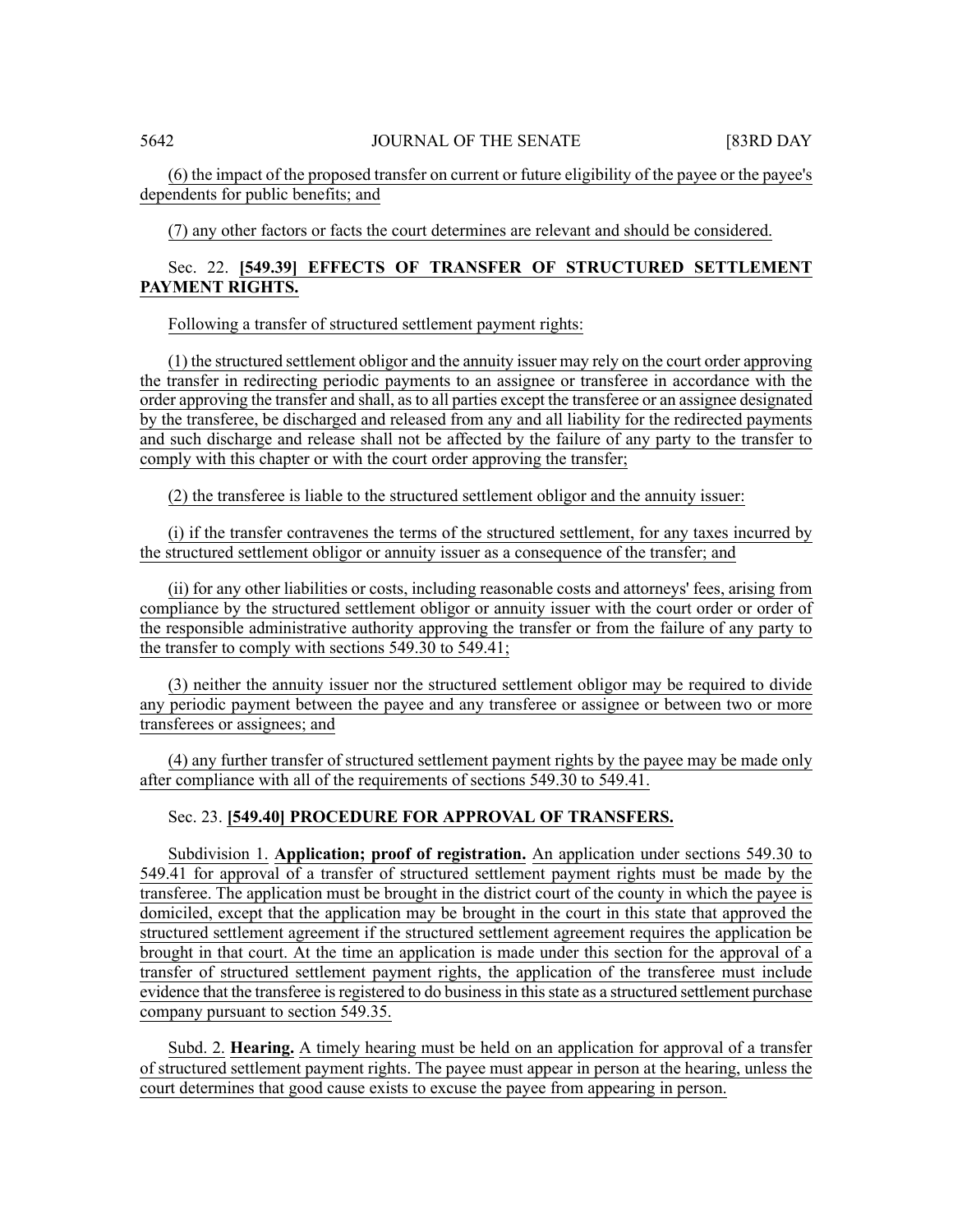Subd. 3. **Notice.** Not less than 20 days before the scheduled hearing on any application for approval of a transfer of structured settlement payment rights pursuant to sections 549.30 to 549.41, the transferee shall file with the court and serve on all interested parties a notice of the proposed transfer and application for authorization, including with such notice:

(1) a copy of the transferee's application;

(2) a copy of the transfer agreement;

(3) a copy of the disclosure statement required by section 549.37;

(4) the payee's name, age, county of domicile, and the number and ages of each of the payee's dependents;

(5) a summary of:

(i) any prior transfers by the payee to the transferee or an affiliate, or through the transferee or an affiliate to an assignee, within the four years preceding the date of the transfer agreement and any proposed transfers by the payee to the transferee or an affiliate, or through the transferee or an affiliate, applications for approval of which were denied within the two years preceding the date of the transfer agreement; and

(ii) any prior transfers by the payee to any person or entity other than the transferee or an affiliate or an assignee of the transferee or an affiliate within the three years preceding the date of the transfer agreement and any prior proposed transfers by the payee to any person or entity other than the transferee or an affiliate or an assignee of a transferee or affiliate, applications for approval of which were denied within the one year preceding the date of the current transfer agreement, to the extent that the transfers or proposed transfers have been disclosed to the transferee by the payee in writing or otherwise are actually known to the transferee;

(6) notification that any interested party is entitled to support, oppose, or otherwise respond to the transferee's application, either in person or by counsel, by submitting written comments to the court or by participating in the hearing; and

(7) notification of the time and place of the hearing and notification of the manner in which and the date by which written responses to the application must be filed to be considered by the court, which must not be less than five days before the hearing.

Subd. 4. **Dismissal.** If the payee cancels a transfer agreement or if the transfer agreement otherwise terminates, after an application for approval of a transfer of structured settlement payment rights has been filed and before it has been granted or denied, the transferee must promptly request the dismissal of the application.

# Sec. 24. **[549.405] APPOINTMENT OF ATTORNEY.**

Subdivision 1. **Discretionary appointment.** The court is authorized and may, in its discretion, appoint an attorney to make an independent assessment and advise the court whether the proposed transfer is in the best interest of the payee, taking into consideration the payee's dependents, if any.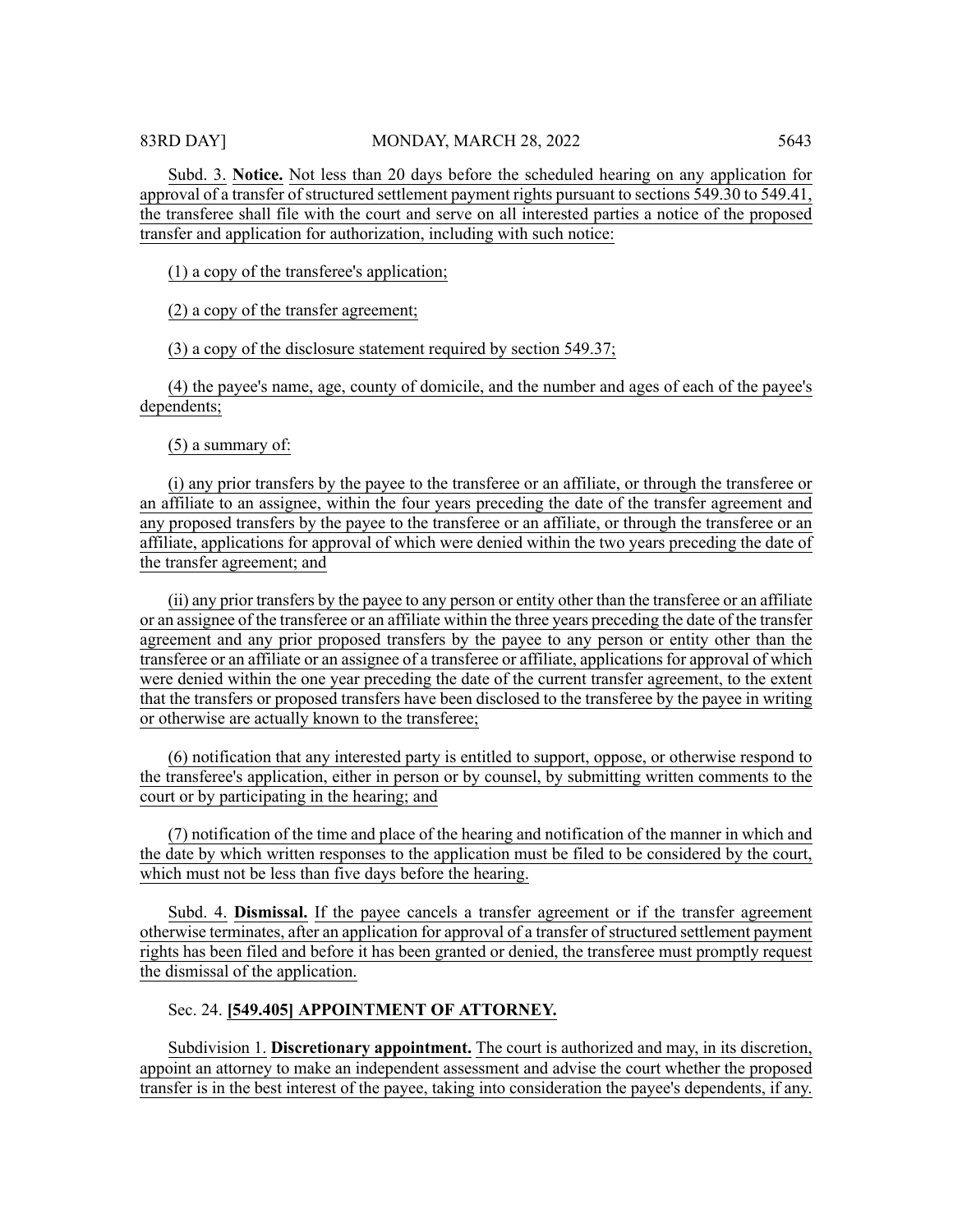All costs and reasonable fees for the appointed attorney shall be borne by the transferee, not to exceed \$1,500.

Subd. 2. **Mandatory appointment.** The court shall appoint an attorney in any case involving:

 $(1)$  a proposed transfer of a minor's structured settlement payments rights by a parent or guardian where the attorney must advise the court on whether the proposed transfer is of direct benefit to the minor; or

(2) a proposed transfer of structured settlement payment rights involving a payee if it appears to the court that the payee may suffer from a mental or cognitive impairment.

Subd. 3. **Required motion; mental or cognitive impairment of payee.** (a) The transferee shall file a motion for the appointment of an attorney prior to a hearing on the proposed transfer if the transferree:

(1) is aware that the underlying structured settlement arose from a case in which a finding was made in a court record of a mental or cognitive impairment on the part of the payee; or

(2) is aware of any other case in which a finding was made in a court record of a mental or cognitive impartment on the part of the payee.

(b) In conjunction with the motion, the transferee shall provide to the court, either in-camera or as directed by the court in a way to protect the privacy of the payee, any such findings known to the transferee that describe the nature, extent, or consequences of the payee's cognitive mental or cognitive impairment.

# Sec. 25. **[549.41] GENERAL PROVISIONS; CONSTRUCTION.**

Subdivision 1. **Waiver prohibited.** The provisions of sections 549.30 to 549.41 may not be waived by a payee.

Subd. 2. **Choice of law; venue.** Any transfer agreement entered into by a payee who is domiciled in this state must provide that dispute under the transfer agreement, including any claims that the payee has breached the agreement, and must be determined in and under the laws of this state. No such transfer agreement shall authorize the transferee or any other party to confess judgment or consent to entry of judgment against the payee.

Subd. 3. **Life-contingent payments.** No transfer of structured settlement payment rights shall extend to any payments that are life contingent unless, prior to the date on which the payee signs the transfer agreement, the transferee has established and has agreed to maintain procedures reasonably satisfactory to the annuity issuer and the structured settlement obligor (1) periodically confirms the payee's survival, and (2) gives the annuity issuer and the structured settlement obligor prompt written notice in the event of the payee's death.

Subd. 4. **Liability.** (a) No payee who proposes to make a transfer of structured settlement payment rights shall incur any penalty, forfeit any application fee or other payment, or otherwise incur any liability to the proposed transferee or any assignee based on any failure of such transfer to satisfy the conditions of sections 549.30 to 549.41.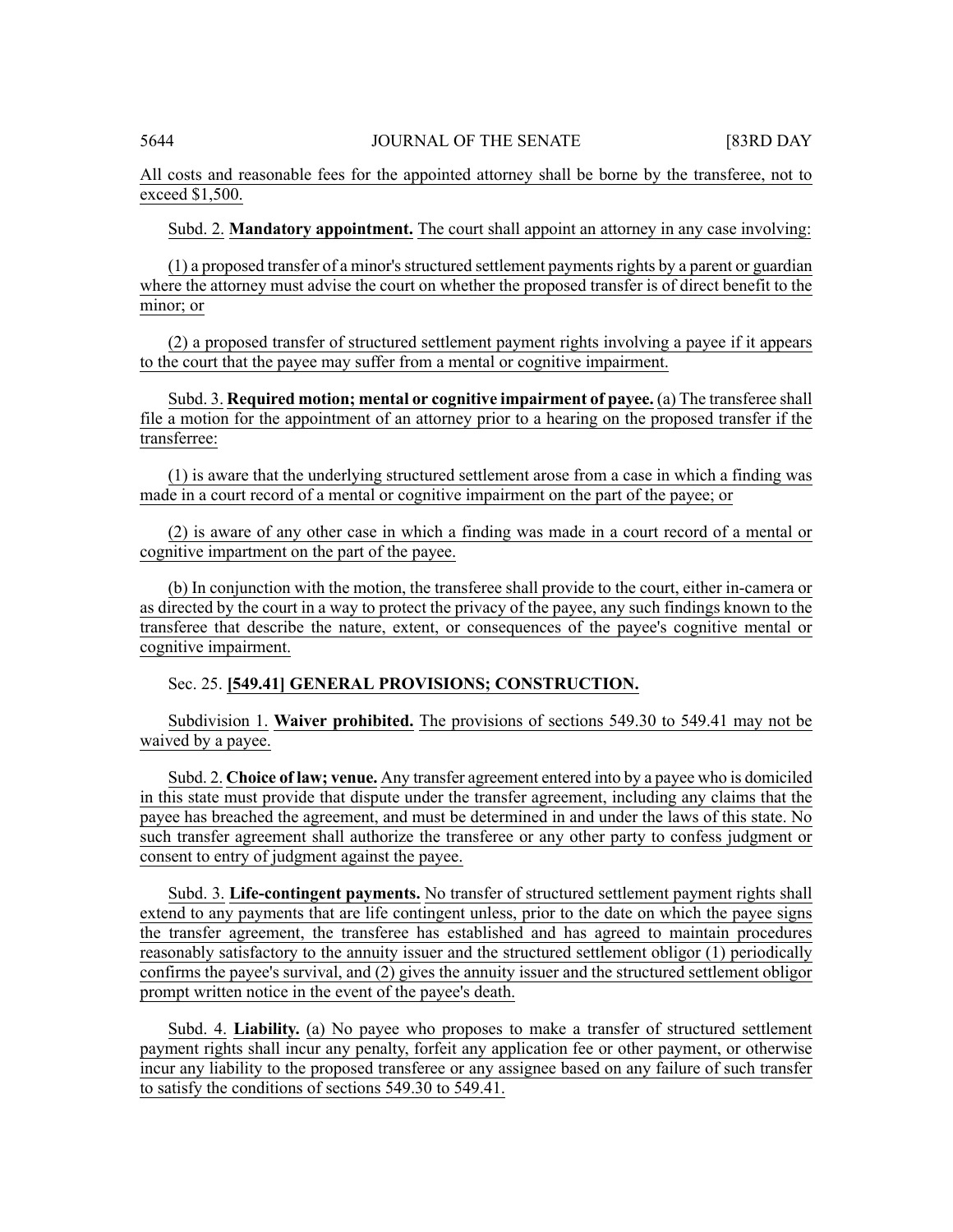(b) Compliance with the requirements set forth in sections 549.30 to 549.41 are solely the responsibility of the transferee in any transfer of structured settlement payment rights and neither the structured settlement obligor nor the annuity issuer, if any, has any responsibility for, or any liability arising from, noncompliance with such requirements or failure to fulfill such conditions.

Subd. 5. **Construction.** (a) Nothing contained in sections 549.30 to 549.41 shall be construed to authorize the transfer of workers' compensation payment rights in contravention of applicable law or to give effect to the transfer of workers' compensation payment rights that is invalid under applicable law.

(b) Nothing contained in sections 549.30 to 549.41 shall:

 $(1)$  be construed to authorize any transfer of structured settlement payment rights in contravention of any applicable law or to imply that any transfer under a transfer agreement entered into before August 1, 2022, is valid or invalid; or

(2) affect the validity of any transfer of structured settlement payment rights, whether under a transfer agreement entered into or filed before August 1, 2022, in which the structured settlement obligor and annuity issuer waived or has not asserted their rights under terms of the structured settlement prohibiting or restricting the sale, assignment, or encumbrance of the structured settlement payment rights.

Subd. 6. **Application.** Sections 549.30 to 549.41 apply to any transfer of structured settlement payment rights filed on or after August 1, 2022.

Sec. 26. **REPEALER.**

Minnesota Statutes 2020, sections 549.30, subdivision 3; 549.31; 549.32; 549.33; and 549.34, are repealed.

Sec. 27. **EFFECTIVE DATE.**

Sections 1 to 25 are effective August 1, 2022, and apply to transfers of structured settlement payment rights filed on or after that date. "

Delete the title and insert:

"A bill for an act relating to civil law; amending process for and approval of transfer of structured settlement payment rights; requiring structured settlement purchase companiesto register and provide a surety bond; requiring disclosures to payees; prohibiting certain practices; authorizing enforcement of prohibited practices and judicialsanctions; requiring judicial consideration of best interest factors; authorizing appointment of attorney evaluator;" amending Minnesota Statutes 2020, section 549.30, subdivisions 1, 5, 6, 7, 9, 13, 15, 17, by adding subdivisions; proposing coding for new law in Minnesota Statutes, chapter 549; repealing Minnesota Statutes 2020, sections 549.30, subdivision 3; 549.31; 549.32; 549.33; 549.34.

And when so amended the bill do pass and be re-referred to the Committee on Commerce and Consumer Protection Finance and Policy. Amendments adopted. Report adopted.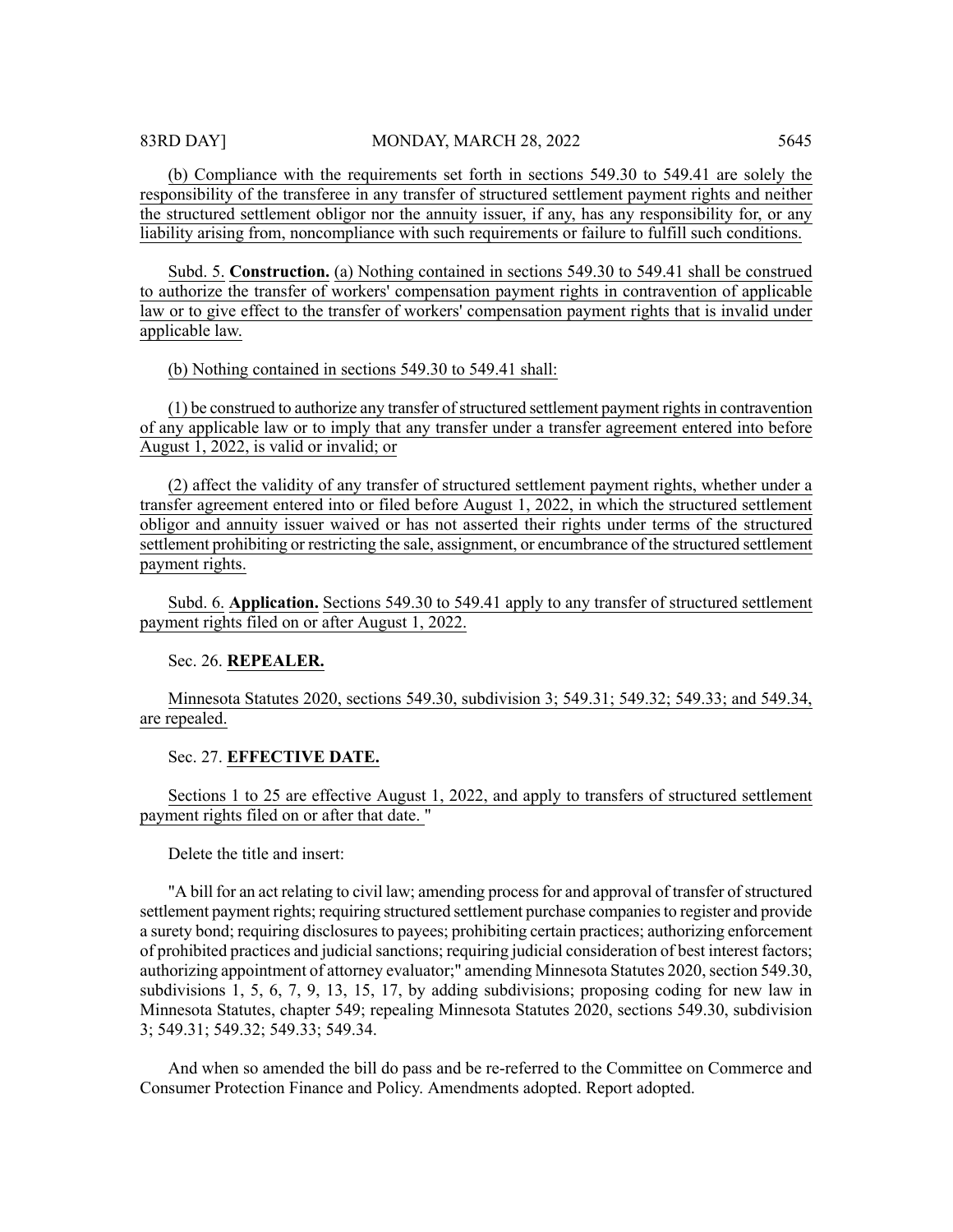## 5646 JOURNAL OF THE SENATE [83RD DAY

# **Senator Mathews from the Committee on Civil Law and Data Practices Policy, to which was re-referred**

**S.F. No. 3531:** A bill for an act relating to transportation; authorizing third-party commercial driver's license road tests; authorizing rulemaking; appropriating money; amending Minnesota Statutes 2021 Supplement, section 171.13, subdivision 1; proposing coding for new law in Minnesota Statutes, chapter 171; repealing Minnesota Rules, part 7411.0630, subpart 6.

Reports the same back with the recommendation that the bill be amended as follows:

Page 5, line 13, delete "rising" and insert "arising"

Page 7, delete subdivision 17 and insert:

"Subd. 17. **Rulemaking.** (a) Except where otherwise provided by thissection, the commissioner must apply applicable provisions from Minnesota Rules, parts 7410.6000 to 7410.6540, to third-party testing of commercial drivers' licenses. The provisions in Minnesota Rules, parts 7410.6160, 7410.6180, 7410.6280, 7410.6290, 7410.6520,subpart 2, and 7410.6540, do not apply to third-party testing for commercial drivers' licenses.

(b) To the extent that Minnesota Rules, parts 7410.6000 to 7410.6540, or other laws do not prescribe requirements on the following topics, the commissioner may adopt rules on these topics as they pertain to third-party testing programs and testers:

(1) criteria for approval of an application of a third-party testing program or tester;

(2) requirements for training to become a third-party testing program or tester;

(3) the method of scoring and evaluating an applicant for a commercial driver's license;

(4) the method and criteria for determining test routes;

(5) documentation necessary to conduct a road test;

(6) the manner of conducting a road test for a commercial driver's license; and

(7) a process to investigate alleged violations of law and complaints made against third-party testing programs and testers.

(c) The commissioner must not adopt rules that create standards for third-party testing programs and third-party testers to provide road tests for a commercial driver's license that are higher than standards required for the state or state employees who perform road tests for commercial drivers' licenses.

(d) If the commissioner does not adopt rules by June 1, 2024, rulemaking authority under this section is repealed. Rulemaking authority under this section is not continuing authority to amend or repeal rules. Notwithstanding section 14.125, any additional action on rules after adoption must be under specific statutory authority to take the additional action."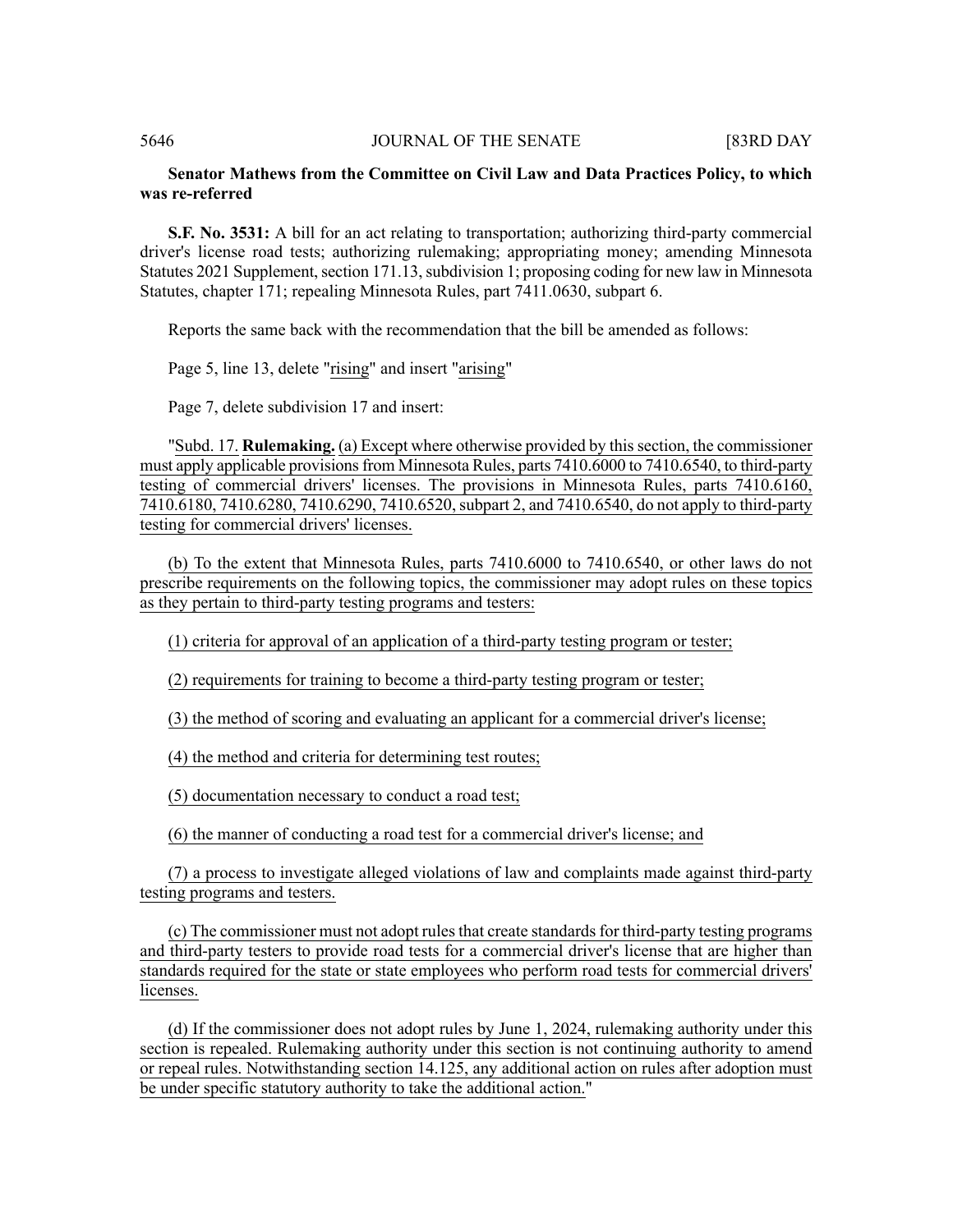And when so amended the bill do pass and be re-referred to the Committee on Finance. Amendments adopted. Report adopted.

# **Senator Mathews from the Committee on Civil Law and Data Practices Policy, to which was re-referred**

**S.F. No. 3355:** A bill for an act relating to health care; establishing an interstate compact for professional counselors; proposing coding for new law in Minnesota Statutes, chapter 148B.

Reports the same back with the recommendation that the bill be amended as follows:

Page 1, delete lines 10 to 20

Page 2, delete lines 1 to 15

Page 2, line 16, delete "II" and insert "I"

Page 3, line 2, delete "or" and insert "and"

Page 4, line 29, delete "III" and insert "II"

Page 6, line 24, delete "IV" and insert "III"

Page 8, line 8, delete "V" and insert "IV"

Page 8, line 20, delete "IV" and insert "III"

Page 9, line 2, delete "VI" and insert "V"

Page 9, line 14, delete "VI" and insert "V"

Page 9, line 20, delete " $\underline{V}$ " and insert " $\underline{IV}$ "

Page 9, line 21, delete "VII" and insert "VI"

Page 9, line 24, delete "III" and insert "II"

Page 9, line 29, delete "VIII" and insert "VII"

Page 11, line 18, delete "IX" and insert "VIII"

Page 14, line 18, delete "XI" and insert "X"

Page 16, line 34, delete "X" and insert "IX"

Page 17, line 27, delete "XI" and insert "X"

Page 20, line 13, delete "XII" and insert "XI"

Page 21, line 29, before "disputes" insert "such"

Page 22, line 10, delete "XIII" and insert "XII"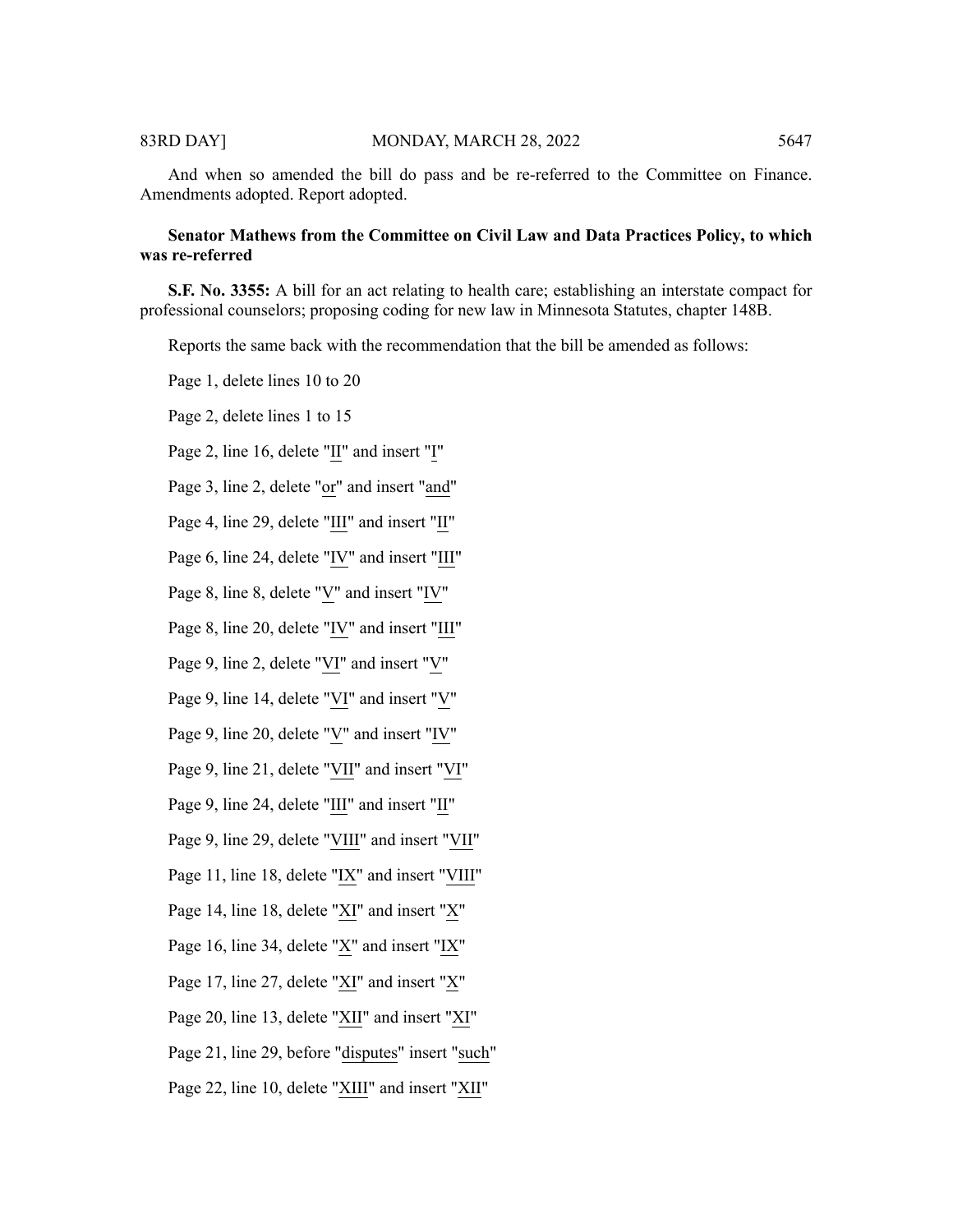Page 23, line 4, delete "XIV" and insert "XIII"

Page 23, line 15, delete "XV" and insert "XIV"

And when so amended the bill do pass and be re-referred to the Committee on State Government Finance and Policy and Elections. Amendments adopted. Report adopted.

# **Senator Miller, from the Committee on Rules and Administration, to which was referred**

**H.F. No. 4165** for comparison with companion Senate File, reports the following House File was found identical and recommends the House File be given its second reading and substituted for its companion Senate File as follows:

|          | <b>GENERAL ORDERS</b> | <b>CONSENT CALENDAR</b> |           | <b>CALENDAR</b> |          |
|----------|-----------------------|-------------------------|-----------|-----------------|----------|
| H.F. No. | S.F. No.              | H.F. No.                | -S.F. No. | <b>H.F. No.</b> | S.F. No. |
| 4165     | 3928                  |                         |           |                 |          |

and that the above Senate File be indefinitely postponed.

Pursuant to Rule 45, this report was prepared and submitted by the Secretary of the Senate on behalf of the Committee on Rules and Administration. Report adopted.

# **Senator Limmer from the Committee on Judiciary and Public Safety Finance and Policy, to which was re-referred**

**S.F. No. 724:** A bill for an act relating to the military; modifying the Minnesota Code of Military Justice; making changes to data provisions; modifying certain requirements and qualifications; making jurisdictional and appellate changes; providing punitive article updates; providing punishable offenses under the military code; providing penalties; amending Minnesota Statutes 2020, sections 192.67; 192A.02, subdivision 2; 192A.021; 192A.111; 192A.15, subdivisions 1, 2; 192A.155, subdivision 2; 192A.20; 192A.235, subdivision 3; 192A.343, subdivision 3; 192A.353, subdivision 2; 192A.371; 192A.384; 192A.56; 192A.612; 192A.62; 606.06; proposing coding for new law in Minnesota Statutes, chapter 192A; repealing Minnesota Statutes 2020, section 192A.385.

Reports the same back with the recommendation that the bill do pass. Report adopted.

# **Senator Limmer from the Committee on Judiciary and Public Safety Finance and Policy, to which was referred**

**S.F. No. 3749:** A bill for an act relating to private detectives; modifying license requirements; amending Minnesota Statutes 2020, section 326.3361, subdivision 2.

Reports the same back with the recommendation that the bill do pass. Report adopted.

# **Senator Limmer from the Committee on Judiciary and Public Safety Finance and Policy, to which was referred**

**S.F. No. 1462:** A bill for an act relating to protected persons; creating a crime for administering controlled substances without a prescription; creating a crime for violating the bill of rights for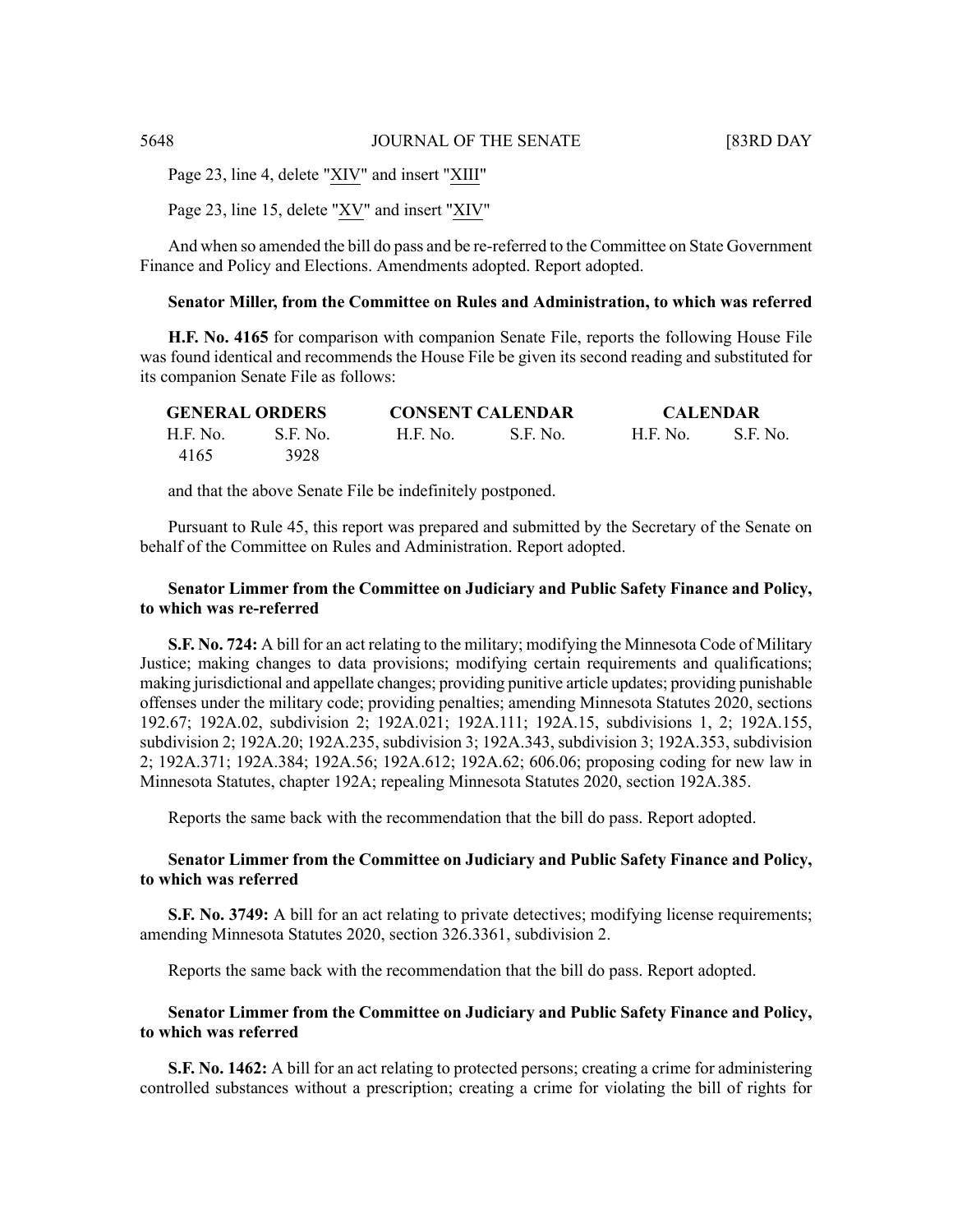protected persons; amending Minnesota Statutes 2020, sections 524.5-120; 609.2325, subdivision 1.

Reports the same back with the recommendation that the bill be amended as follows:

Page 3, delete section 2 and insert:

"Sec. 2. Minnesota Statutes 2021 Supplement, section 609.2325, subdivision 1, is amended to read:

Subdivision 1. **Crimes.** A caregiver who, with intent to produce physical or mental pain or injury to a vulnerable adult, (1) subjects a vulnerable adult to any aversive or deprivation procedure, unreasonable confinement, or involuntary seclusion, or (2) intentionally administers a controlled substance to a vulnerable adult without a valid prescription or administers the controlled substance in a manner inconsistent with the terms of a valid prescription, is guilty of criminal abuse and may be sentenced as provided in subdivision 3.

This subdivision does not apply to therapeutic conduct.

**EFFECTIVE DATE.** Thissection is effective August 1, 2022, and appliesto crimes committed on or after that date."

Amend the title numbers accordingly

And when so amended the bill be re-referred to the Committee on Civil Law and Data Practices Policy without recommendation. Amendments adopted. Report adopted.

# **Senator Limmer from the Committee on Judiciary and Public Safety Finance and Policy, to which was referred**

**S.F. No. 3175:** A resolution memorializing Congress to name the South St. Paul Post Office in honor of Officer Leo Pavlak.

Reports the same back with the recommendation that the resolution do pass. Report adopted.

# **Senator Senjem from the Committee on Energy and Utilities Finance and Policy, to which was re-referred**

**S.F. No. 225:** A bill for an act relating to energy; abolishing prohibition on issuing certificate of need for new nuclear power plant; amending Minnesota Statutes 2020, section 216B.243, subdivision 3b.

Reports the same back with the recommendation that the bill do pass. Report adopted.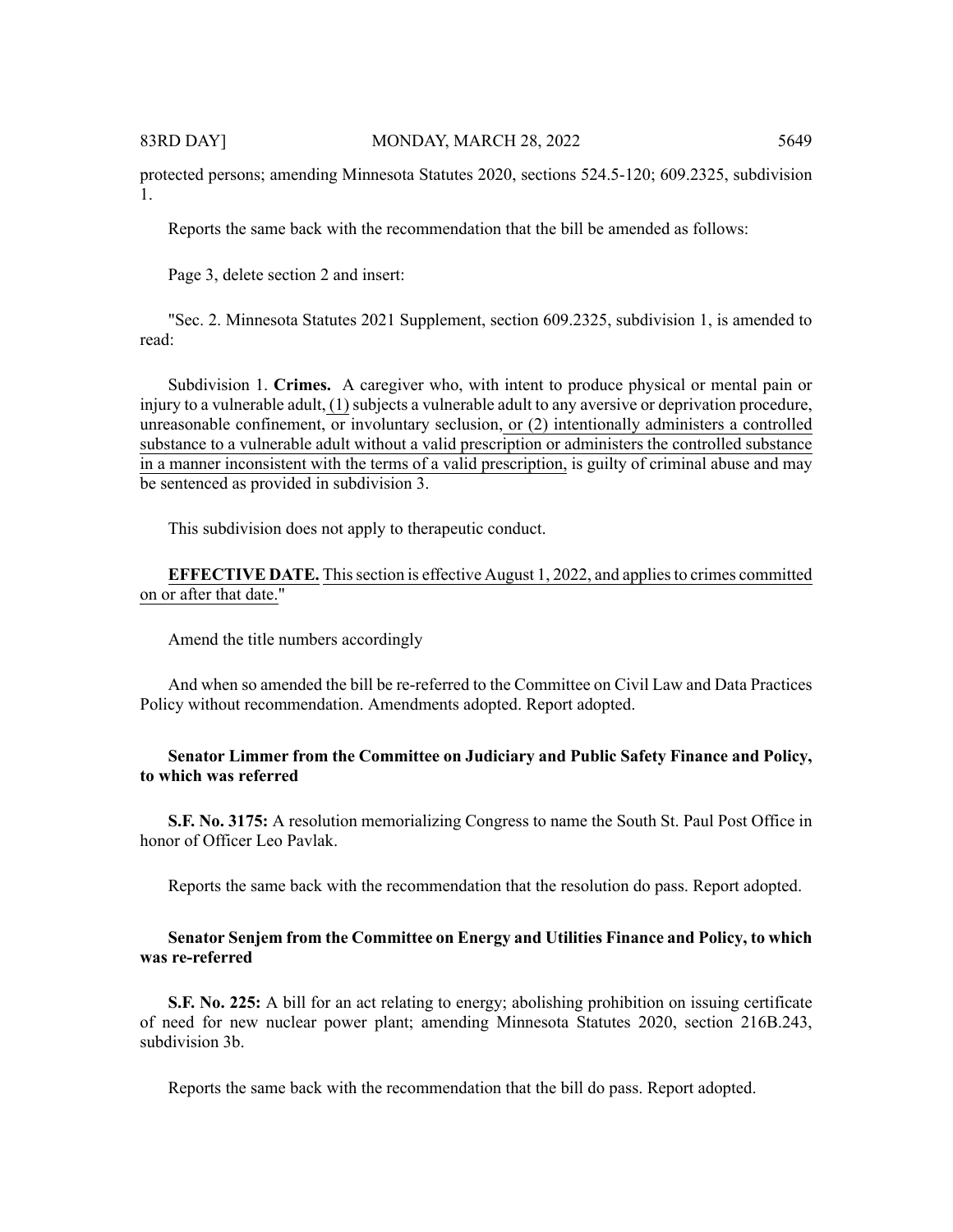#### 5650 JOURNAL OF THE SENATE [83RD DAY

# **Senator Senjem from the Committee on Energy and Utilities Finance and Policy, to which was referred**

**S.F. No. 4082:** A bill for an act relating to energy; modifying the prohibition on construction of new nuclear-powered electric generating plants; amending Minnesota Statutes 2020, section 216B.243, subdivision 3b.

Reports the same back with the recommendation that the bill be amended as follows:

Page 1, line 14, delete "plant" and insert "reactor"

Page 1, line 15, delete "plant"" and insert "reactor"" and delete "plant" and insert "reactor"

And when so amended the bill do pass. Amendments adopted. Report adopted.

# **Senator Senjem from the Committee on Energy and Utilities Finance and Policy, to which was referred**

**S.F. No. 4163:** A bill for an act relating to energy; requiring an advanced nuclear study; requiring a report; appropriating money.

Reports the same back with the recommendation that the bill do pass and be re-referred to the Committee on Finance. Report adopted.

# **SECOND READING OF SENATE BILLS**

S.F. Nos. 4092, 724, 3749, 3175, 225, and 4082 were read the second time.

#### **SECOND READING OF HOUSE BILLS**

H.F. No. 4165 was read the second time.

# **INTRODUCTION AND FIRST READING OF SENATE BILLS**

The following bills were read the first time.

#### **Senator Isaacson introduced--**

**S.F. No. 4297:** A bill for an act relating to state government; establishing the Minnesota Youth Advisory Council; requiring the Legislative Coordinating Commission to appoint an executive director; specifying duties of the council; requiring reports; proposing coding for new law in Minnesota Statutes, chapter 15; repealing Minnesota Statutes 2020, section 124D.957.

Referred to the Committee on Education Finance and Policy.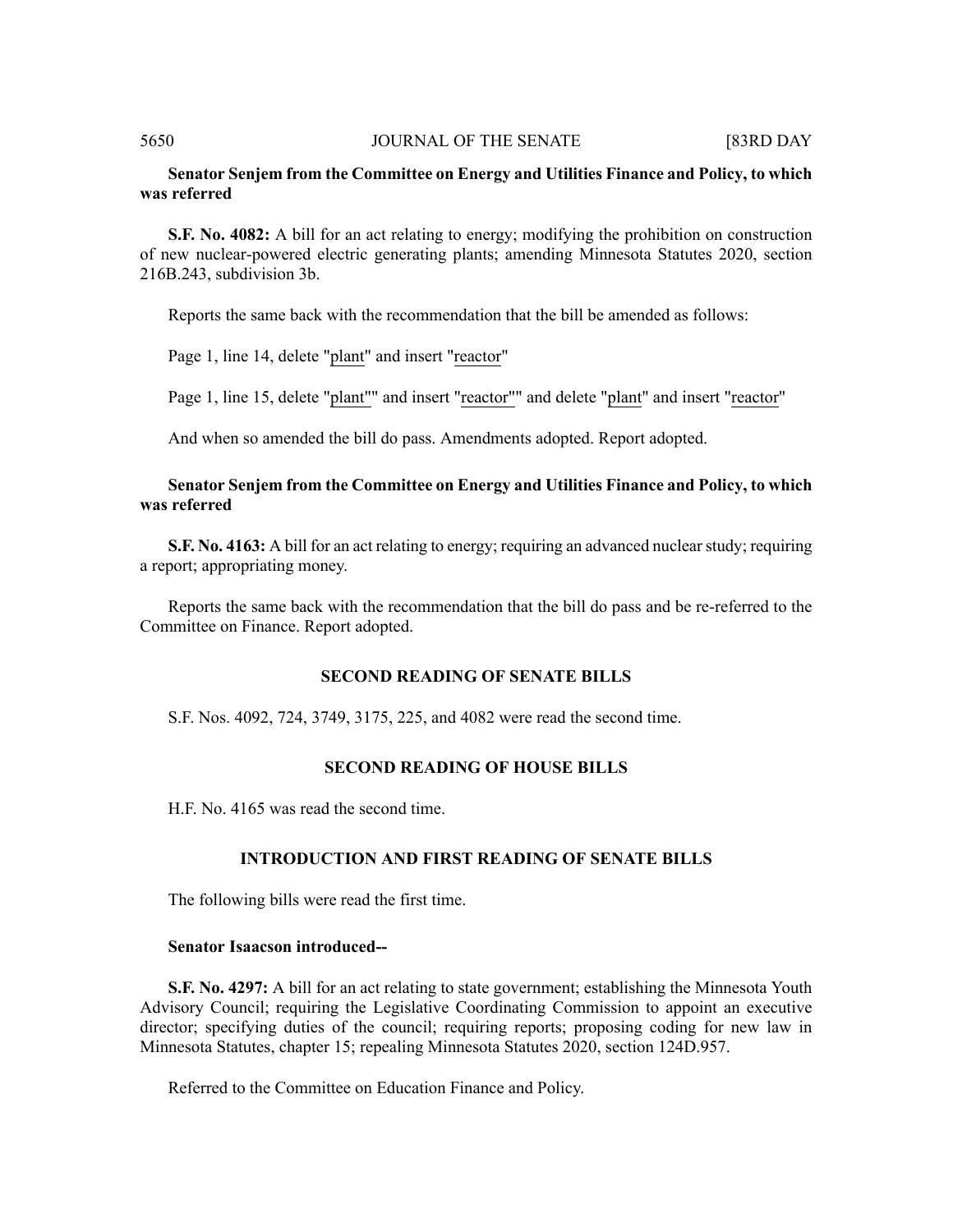#### 83RD DAY] MONDAY, MARCH 28, 2022 5651

# **Senator Weber introduced--**

**S.F. No. 4298:** A bill for an act relating to taxation; individual income; corporate franchise; establishing a tax credit for certain purchases of equipment and machinery used in manufacturing processes; proposing coding for new law in Minnesota Statutes, chapter 290.

Referred to the Committee on Taxes.

# **Senator Draheim introduced--**

**S.F. No. 4299:** A bill for an act relating to economic development; creating the tax-stressed cities demolition grant program; creating an account in the special revenue fund; requiring reports; appropriating money; proposing coding for new law in Minnesota Statutes, chapter 116J.

Referred to the Committee on Jobs and Economic Growth Finance and Policy.

#### **Senators Dahms, Weber, Rosen, Howe, and Frentz introduced--**

**S.F. No. 4300:** A bill for an act relating to commerce; establishing a liquid fuel modernization fee and reimbursement program; appropriating money; amending Minnesota Statutes 2020, section 296A.15, by adding a subdivision; proposing coding for new law in Minnesota Statutes, chapter 239.

Referred to the Committee on Commerce and Consumer Protection Finance and Policy.

#### **Senator Benson introduced--**

**S.F. No. 4301:** A bill for an act relating to human services; requiring rebasing of dental payment rates under medical assistance and MinnesotaCare; amending Minnesota Statutes 2020, section 256B.76, by adding a subdivision.

Referred to the Committee on Health and Human Services Finance and Policy.

# **Senator Westrom introduced--**

**S.F. No. 4302:** A bill for an act relating to agriculture; amending agricultural microloan program provisions; amending Minnesota Statutes 2020, section 41B.056.

Referred to the Committee on Agriculture and Rural Development Finance and Policy.

#### **Senator Eken introduced--**

**S.F. No. 4303:** A bill for an act relating to transportation; appropriating money for road improvements in Spring Prairie Township; authorizing the sale and issuance of state bonds.

Referred to the Committee on Transportation Finance and Policy.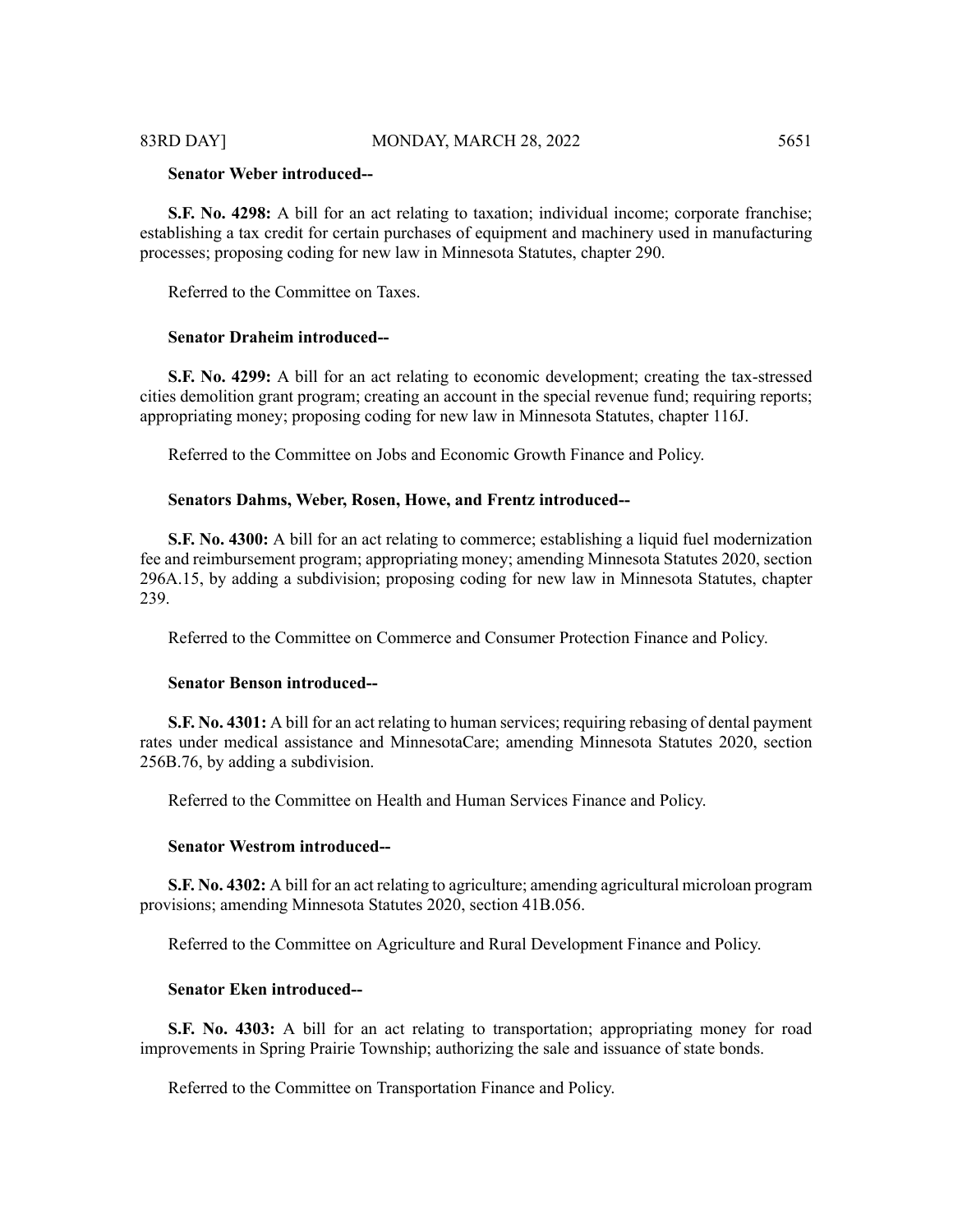# 5652 JOURNAL OF THE SENATE [83RD DAY

#### **Senators Kunesh, Port, Putnam, and Clausen introduced--**

**S.F. No. 4304:** A bill for an act relating to higher education; requiring affirmative consent standards in campus sexual assault policies; amending Minnesota Statutes 2020, section 135A.15, subdivision 8, by adding a subdivision.

Referred to the Committee on Higher Education Finance and Policy.

#### **Senators Hawj and Pappas introduced--**

**S.F. No. 4305:** A bill for an act relating to capital investment; appropriating money for capital improvements at the East Side Freedom Library in the city of St. Paul.

Referred to the Committee on Education Finance and Policy.

# **Senator Rarick introduced--**

**S.F. No. 4306:** A bill for an act relating to broadband; requiring the Public Utilities Commission to establish standards for broadband service; requiring a report to the commission; proposing coding for new law in Minnesota Statutes, chapter 237.

Referred to the Committee on Energy and Utilities Finance and Policy.

# **Senator Eaton introduced--**

**S.F. No. 4307:** A bill for an act relating to public safety; expanding the provisions of Steve's law; providing expanded criminal immunity for good samaritans in certain drug overdose cases; clarifying employer liability for acts of employees in administering opioid antagonists; amending Minnesota Statutes 2020, sections 604A.04, by adding a subdivision; 604A.05.

Referred to the Committee on Judiciary and Public Safety Finance and Policy.

#### **Senators Isaacson and Eichorn introduced--**

**S.F. No. 4308:** A bill for an act relating to education; modifying after-school community learning programs; requiring a report; appropriating money; amending Minnesota Statutes 2020, section 124D.2211.

Referred to the Committee on Education Finance and Policy.

#### **Senator Rest introduced--**

**S.F. No. 4309:** A bill for an act relating to state government; establishing a legislative task force to examine the aging demographics in the state and issues affecting healthy aging in the community to determine the necessity for a state department on aging; requiring a report; appropriating money.

Referred to the Committee on Aging and Long Term Care Policy.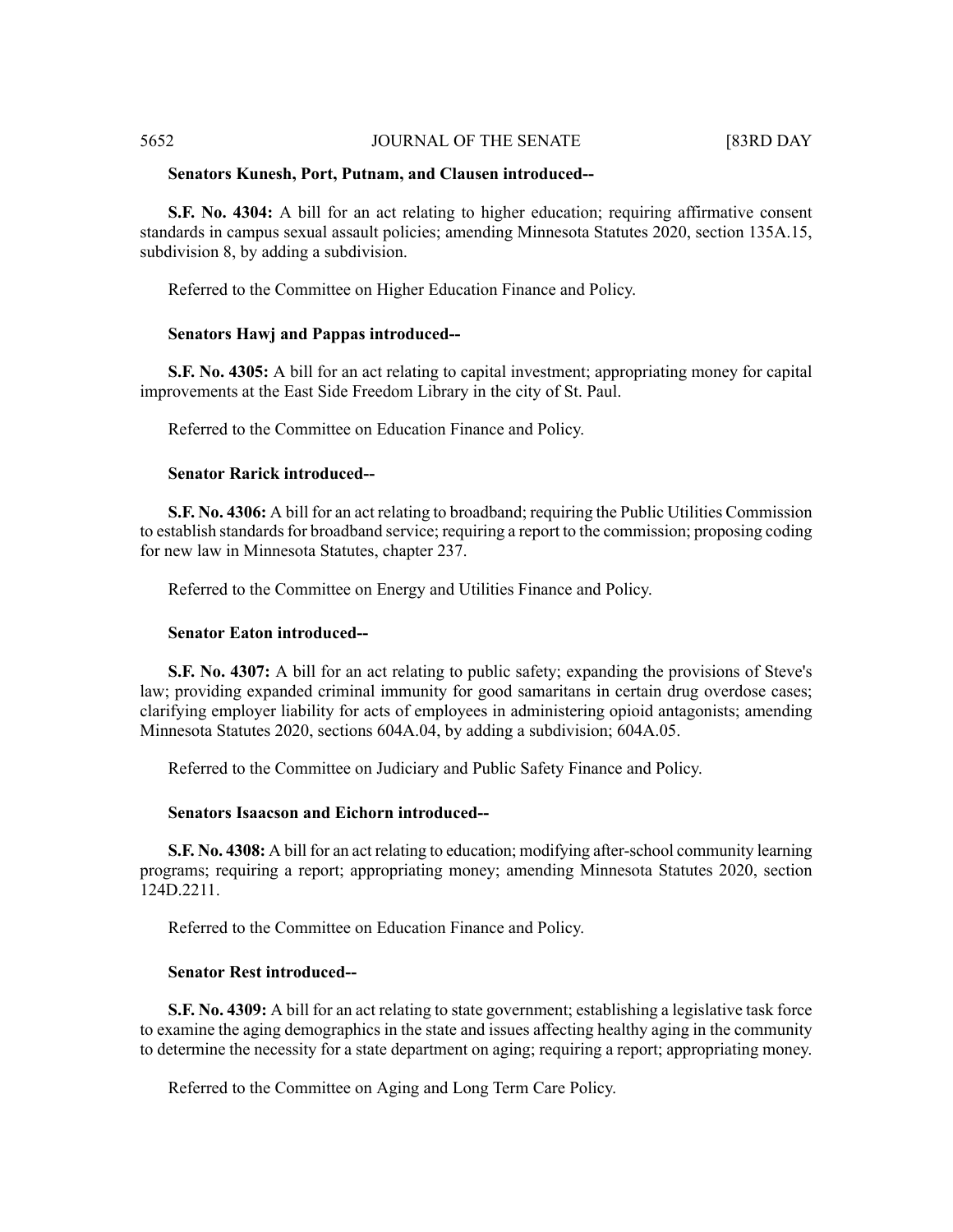#### **Senator Goggin introduced--**

**S.F. No. 4310:** A bill for an act relating to agriculture; increasing funding for farm-to-school grants; authorizing reimbursement of child care providers who purchase from local farmers; appropriating money; amending Laws 2021, First Special Session chapter 3, article 1, section 2, subdivision 4.

Referred to the Committee on Agriculture and Rural Development Finance and Policy.

#### **Senator Chamberlain introduced--**

**S.F. No. 4311:** A bill for an act relating to labor and industry; requiring a signed safety disclosure for minors employed at a workplace where employees are exposed to a hazardoussubstance, harmful physical agent, or other recognized hazard; proposing coding for new law in Minnesota Statutes, chapter 181A.

Referred to the Committee on Labor and Industry Policy.

#### **Senators Dziedzic and Port introduced--**

**S.F. No. 4312:** A bill for an act relating to insurance; requiring residential renter's insurance to provide coverage for the rented property; amending Minnesota Statutes 2020, section 65A.44, subdivision 1; proposing coding for new law in Minnesota Statutes, chapter 65A.

Referred to the Committee on Commerce and Consumer Protection Finance and Policy.

#### **Senators Dziedzic, Port, Kunesh, Rest, and Champion introduced--**

**S.F. No. 4313:** A bill for an act relating to real property; prohibiting corporate entities, developers, and contractors from converting single-family homes into rental property units; proposing coding for new law in Minnesota Statutes, chapter 500.

Referred to the Committee on Civil Law and Data Practices Policy.

#### **Senator Mathews introduced--**

**S.F. No. 4314:** A bill for an act relating to transportation; eliminating designation of high-occupancy vehicle lanes; requiring a report; transferring money; amending Minnesota Statutes 2020, sections 160.845; 160.93, subdivision 5, by adding a subdivision; 473.407, subdivision 1; Minnesota Statutes 2021 Supplement, section 160.93, subdivision 4; repealing Minnesota Statutes 2020, section 160.93, subdivisions 1, 2, 2a, 3.

Referred to the Committee on Transportation Finance and Policy.

## **Senators Dibble, Dziedzic, and Port introduced--**

**S.F. No. 4315:** A bill for an act relating to human rights; prohibiting rental discrimination based on a tenant's receipt of public housing assistance; amending Minnesota Statutes 2020, sections 363A.03, by adding a subdivision; 363A.09, subdivisions 1, 2.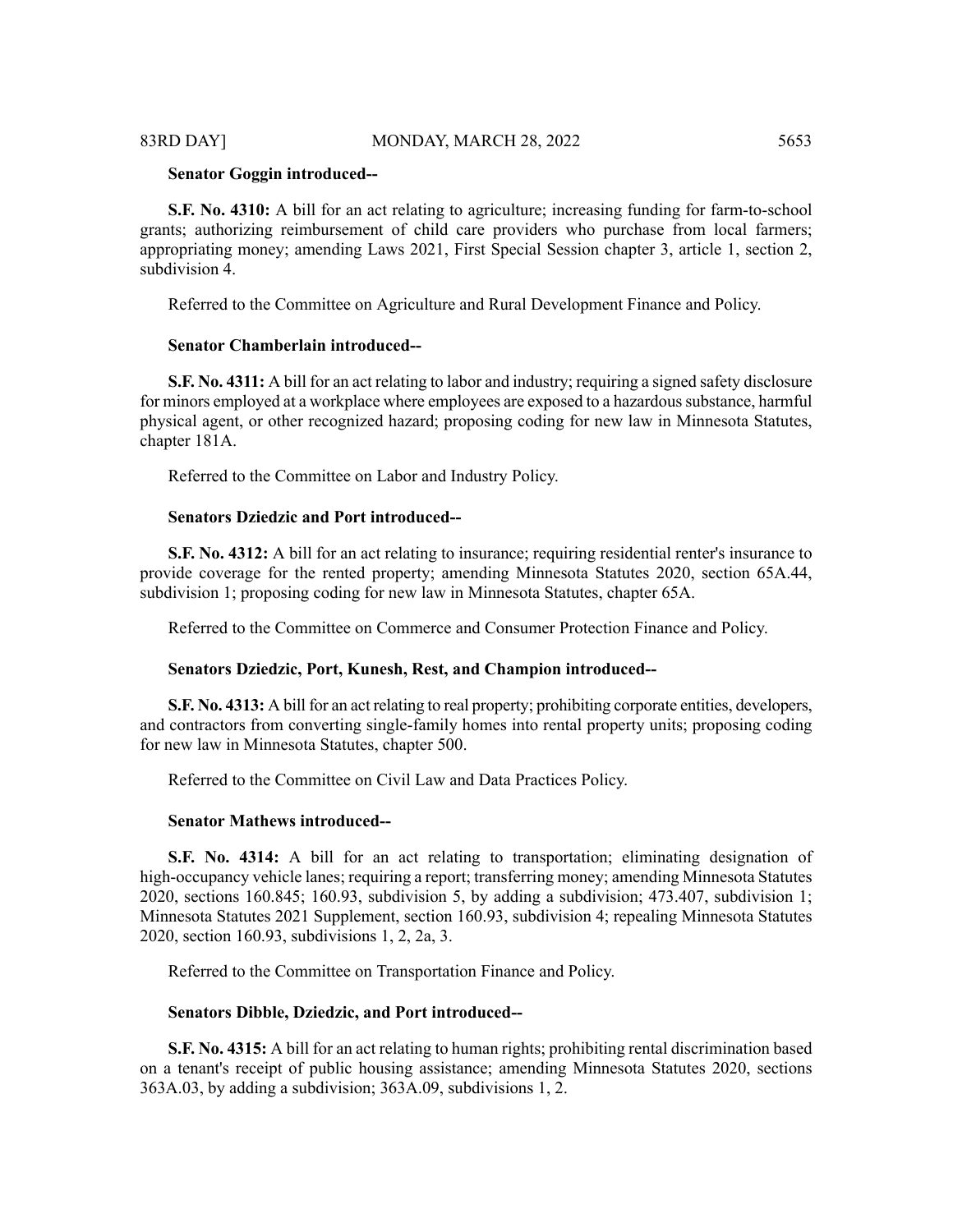Referred to the Committee on Civil Law and Data Practices Policy.

#### **Senators Dibble, Dziedzic, and Port introduced--**

**S.F. No. 4316:** A bill for an act relating to civil law; providing for a tenant's right to counsel in eviction proceedings; proposing coding for new law in Minnesota Statutes, chapter 504B.

Referred to the Committee on Civil Law and Data Practices Policy.

#### **Senators Dibble, Dziedzic, and Port introduced--**

**S.F. No. 4317:** A bill for an act relating to civil law; requiring landlords to provide just cause for terminating tenancy; proposing coding for new law in Minnesota Statutes, chapter 504B.

Referred to the Committee on Civil Law and Data Practices Policy.

# **Senator Johnson introduced--**

**S.F. No. 4318:** A bill for an act relating to judiciary; permitting complaints in certain forfeiture matters to be served by certified mail; permitting statements of claim in certain forfeiture matters to be served pursuant to the Rules of Conciliation Court Procedure; amending Minnesota Statutes 2021 Supplement, sections 169A.63, subdivision 8; 609.5314, subdivision 3.

Referred to the Committee on Civil Law and Data Practices Policy.

# **Senator Kunesh introduced--**

**S.F. No. 4319:** A bill for an act relating to capital investment; appropriating money for a food relief facility in the city of Columbia Heights.

Referred to the Committee on Jobs and Economic Growth Finance and Policy.

#### **Senators Torres Ray and Dibble introduced--**

**S.F. No. 4320:** A bill for an act relating to motor vehicles; requiring the commissioner of public safety to establish the Undocumented Immigrant Drivers' Licenses Task Force; repealing the requirement of lawful presence to obtain a driver's license; requiring a report; repealing Minnesota Statutes 2020, section 171.015, subdivision 7; Minnesota Rules, part 7410.0410, subparts 1, 7.

Referred to the Committee on Transportation Finance and Policy.

### **Senator Lang introduced--**

**S.F. No. 4321:** A bill for an act relating to veterans; appropriating money to support homes for veterans program within Department of Veterans Affairs.

Referred to the Committee on Veterans and Military Affairs Finance and Policy.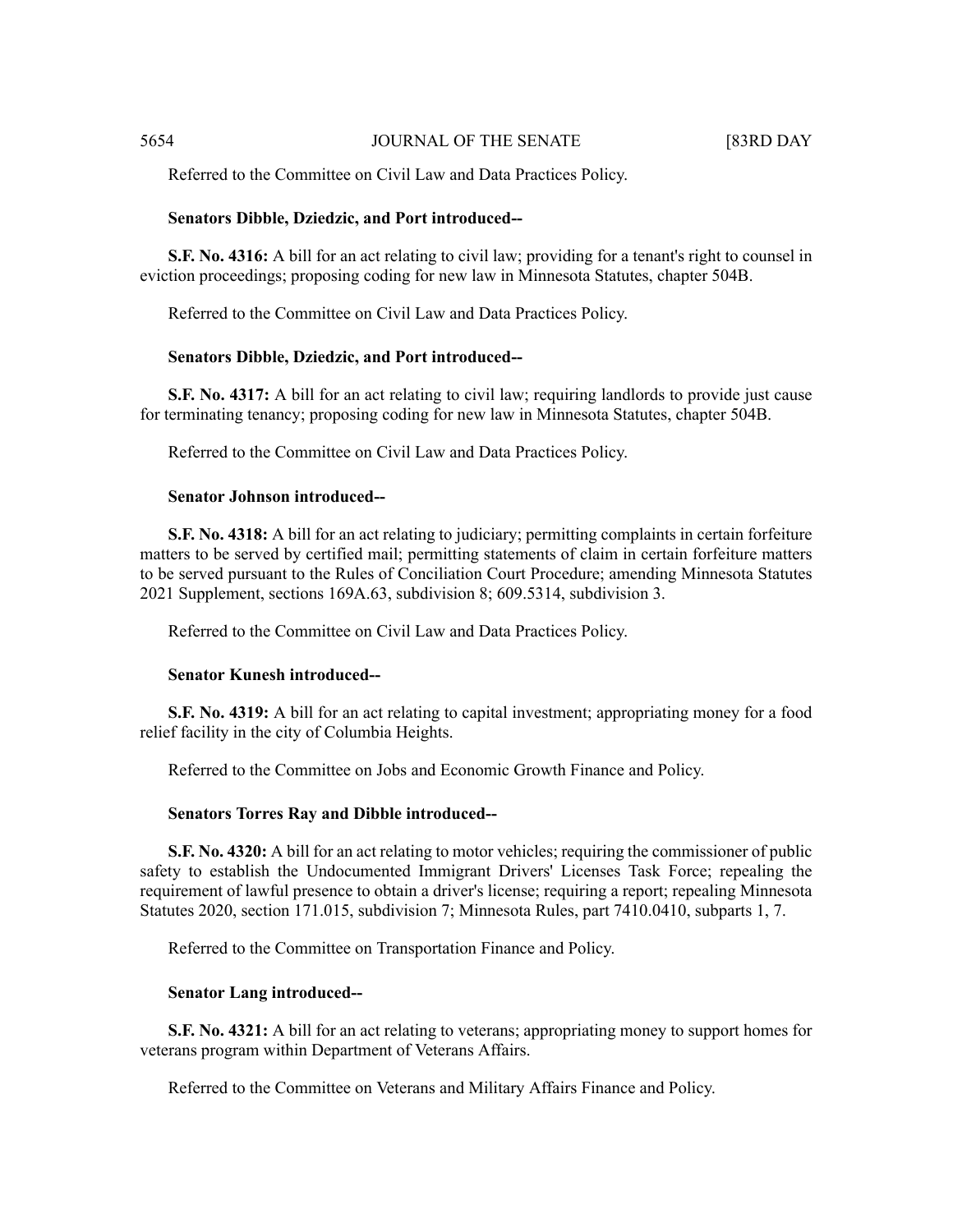#### 83RD DAY] MONDAY, MARCH 28, 2022 5655

# **Senators Duckworth and Rest introduced--**

**S.F. No. 4322:** A bill for an act relating to workforce development; appropriating money for employment support services for new Americans.

Referred to the Committee on Jobs and Economic Growth Finance and Policy.

# **Senator Bakk introduced--**

**S.F. No. 4323:** A bill for an act relating to legacy; appropriating money from the clean water fund for grants to counties to reduce discharges of perfluoroalkyl and polyfluoroalkyl substances into Lake Superior.

Referred to the Committee on Environment and Natural Resources Policy and Legacy Finance.

#### **Senator Goggin introduced--**

**S.F. No. 4324:** A bill for an act relating to natural resources; allowing expansion of nonconforming structures in West Newton Special Use District in Wabasha County.

Referred to the Committee on Environment and Natural Resources Policy and Legacy Finance.

#### **Senator Lang introduced--**

**S.F. No. 4325:** A bill for an act relating to capital investment; appropriating money for the Fargo Veterans Affairs (VA) Medical Center Fisher House project.

Referred to the Committee on Veterans and Military Affairs Finance and Policy.

#### **Senator Lang introduced--**

**S.F. No. 4326:** A bill for an act relating to state government; appropriating money to support state veterans cemeteries.

Referred to the Committee on Veterans and Military Affairs Finance and Policy.

#### **Senator Champion introduced--**

**S.F. No. 4327:** A bill for an act relating to public safety; establishing youth justice services grants; appropriating money.

Referred to the Committee on Judiciary and Public Safety Finance and Policy.

#### **Senator Lang introduced--**

**S.F. No. 4328:** A bill for an act relating to veterans affairs; modifying veterans bonus program provisions; appropriating money; amending Minnesota Statutes 2020, section 197.79, subdivisions 1, 2, 3, 5, 10.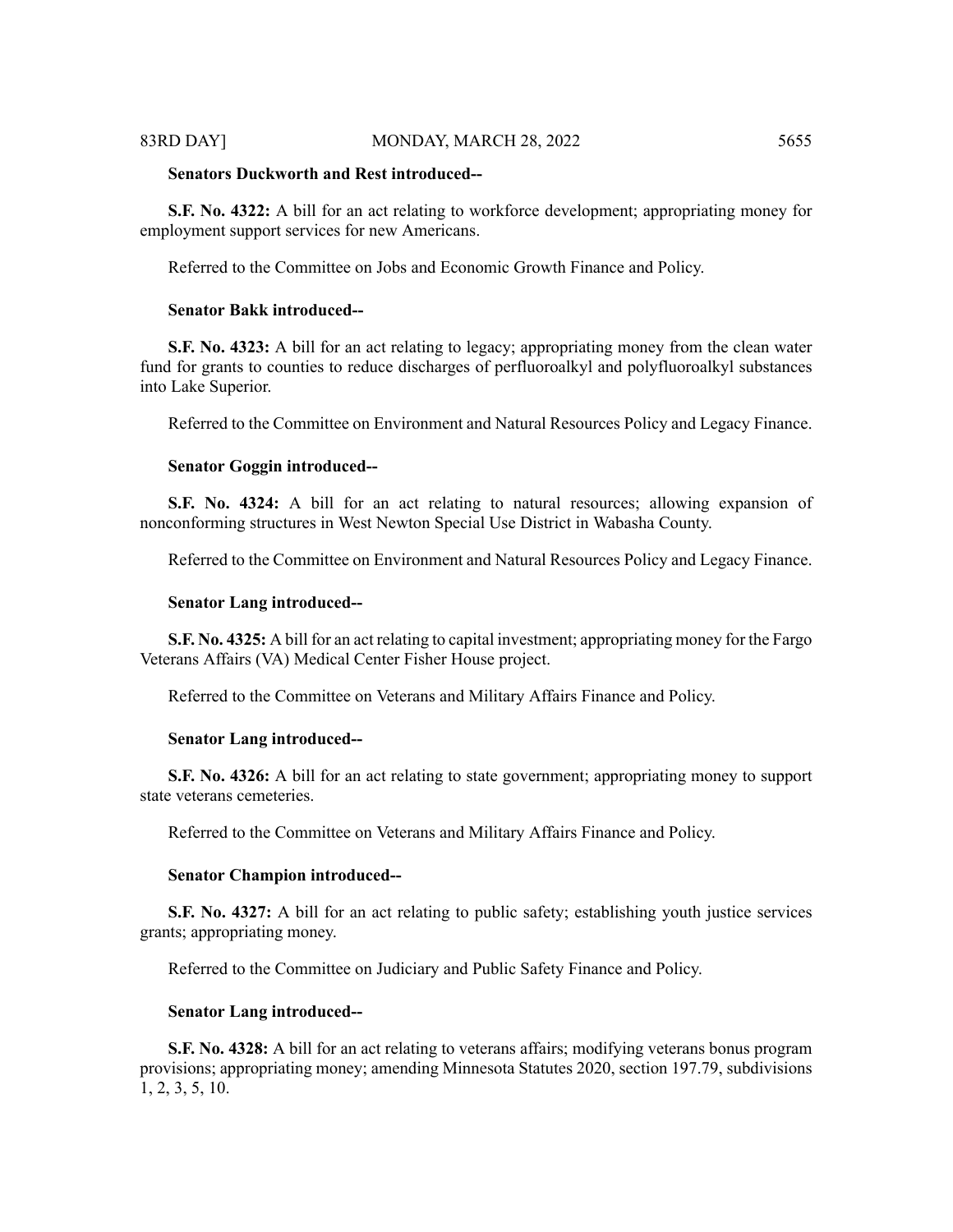#### 5656 JOURNAL OF THE SENATE [83RD DAY

Referred to the Committee on Veterans and Military Affairs Finance and Policy.

#### **Senator Lang introduced--**

**S.F. No. 4329:** A bill for an act relating to veterans affairs; establishing veterans service organization grant program; appropriating money for veterans service organization grant program; amending Laws 2021, First Special Session chapter 12, article 1,section 37,subdivision 2; proposing coding for new law in Minnesota Statutes, chapter 197.

Referred to the Committee on Veterans and Military Affairs Finance and Policy.

#### **Senators Hoffman and Newton introduced--**

**S.F. No. 4330:** A bill for an act relating to human services; modifying income reporting requirements for the Minnesota family investment program; amending Minnesota Statutes 2020, sections 256D.0516, subdivision 2; 256J.08, subdivision 61; 256J.21, subdivision 4; 256J.33, subdivision 2; 256J.34, subdivision 1; 256J.37, subdivision 3; Minnesota Statutes 2021 Supplement, sections 256J.21, subdivision 3; 256J.33, subdivisions 1, 4; repealing Minnesota Statutes 2020, sections 256J.30, subdivision 7; 256J.33, subdivision 3; 256J.34, subdivisions 2, 3, 4; Minnesota Statutes 2021 Supplement, section 256J.30, subdivision 8.

Referred to the Committee on Human Services Reform Finance and Policy.

#### **Senator Eaton introduced--**

**S.F. No. 4331:** A bill for an act relating to water; establishing an Office of Water Policy; requiring reports; appropriating money; proposing coding for new law in Minnesota Statutes, chapter 103A.

Referred to the Committee on Environment and Natural Resources Policy and Legacy Finance.

#### **Senators Koran, Abeler, and Hoffman introduced--**

**S.F. No. 4332:** A bill for an act relating to health; establishing the William Shegstad Healthcare Advocates Act; providing civil penalties; proposing coding for new law in Minnesota Statutes, chapter 144.

Referred to the Committee on Health and Human Services Finance and Policy.

# **Senators Abeler and Hoffman introduced--**

**S.F. No. 4333:** A bill for an act relating to health care; establishing procedures to follow if a physician refuses to comply with a patient's health care directive; proposing coding for new law in Minnesota Statutes, chapter 145C.

Referred to the Committee on Health and Human Services Finance and Policy.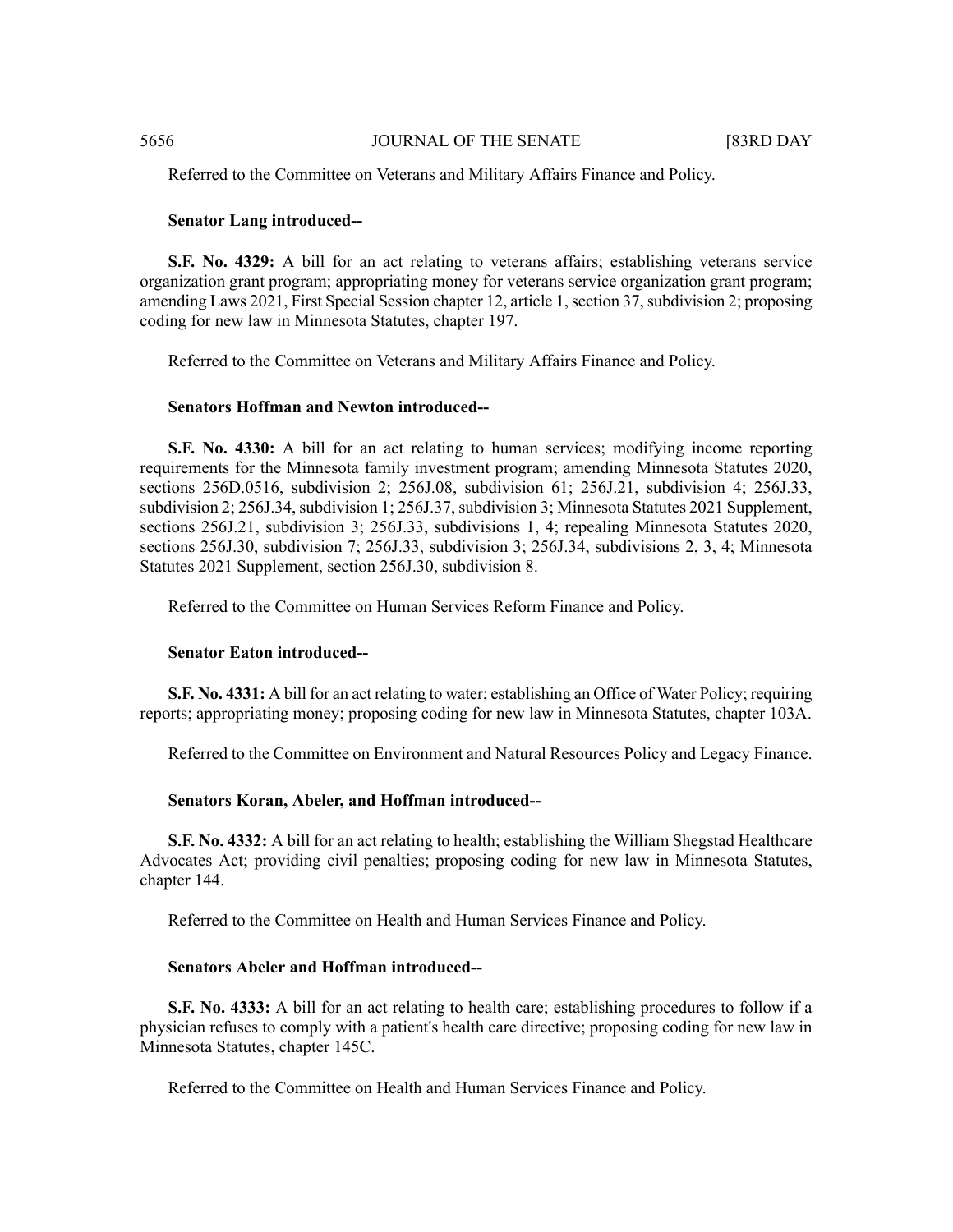#### 83RD DAY] MONDAY, MARCH 28, 2022 5657

#### **Senators Weber, Ruud, and Lang introduced--**

**S.F. No. 4334:** A bill for an act relating to environment; requiring exclusion of commercialized carbon dioxide from GREET model analysis of ethanol fuels; amending Minnesota Statutes 2020, section 116.07, by adding a subdivision.

Referred to the Committee on Environment and Natural Resources Policy and Legacy Finance.

# **Senator Cwodzinski introduced--**

**S.F. No. 4335:** A bill for an act relating to retirement; Teachers Retirement Association; St. Paul Teachers Retirement Fund Association; authorizing the purchase of service credit for periods of service as a teacher in other states; proposing coding for new law in Minnesota Statutes, chapters 354; 354A.

Referred to the Committee on State Government Finance and Policy and Elections.

# **Senator Westrom introduced--**

**S.F. No. 4336:** A bill for an act relating to agriculture; clarifying concurrent authority for regulating farmed white-tailed deer; amending Minnesota Statutes 2021 Supplement, section 35.155, subdivision 14.

Referred to the Committee on Agriculture and Rural Development Finance and Policy.

#### **Senators Dornink, Hoffman, Marty, and Goggin introduced--**

**S.F. No. 4337:** A bill for an act relating to the legislature; establishing a vote threshold for certain bills heard in a standing committee of the legislature; proposing coding for new law in Minnesota Statutes, chapter 3.

Referred to the Committee on Rules and Administration.

# **Senator Eken introduced--**

**S.F. No. 4338:** A bill for an act relating to taxation; property; requiring the legislative auditor to conduct a special review of county costs related to child protection; requiring a report; appropriating money.

Referred to the Committee on Human Services Reform Finance and Policy.

# **Senators Anderson and Dornink introduced--**

**S.F. No. 4339:** A bill for an act relating to claims against the state; providing for the settlement of certain claims; appropriating money.

Referred to the Committee on Finance.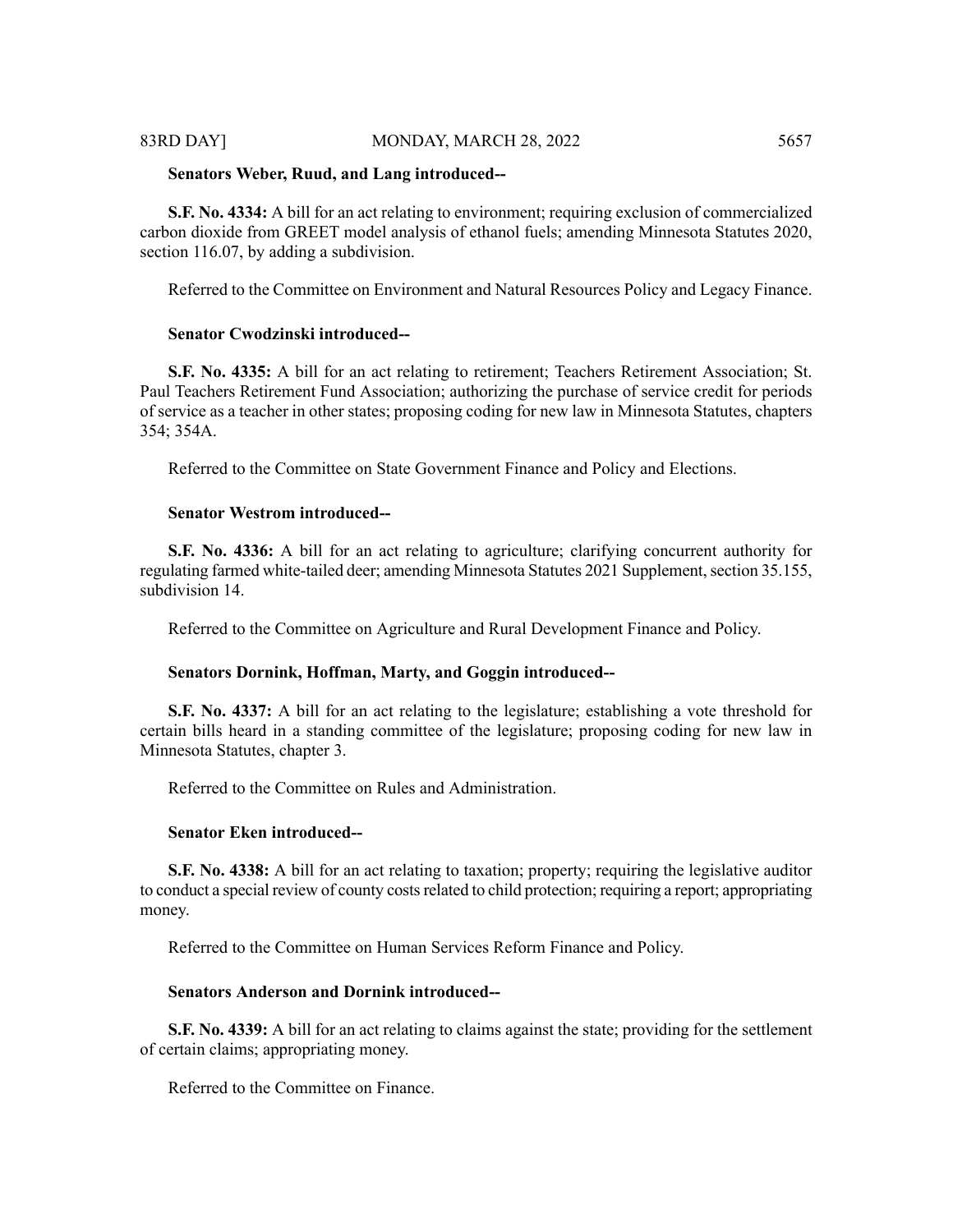# 5658 JOURNAL OF THE SENATE [83RD DAY

#### **Senators Bigham and Klein introduced--**

**S.F. No. 4340:** A bill for an act relating to public safety; expanding eligibility for public safety officer survivor benefits; amending Minnesota Statutes 2020, section 299A.41, subdivision 3, by adding a subdivision.

Referred to the Committee on Judiciary and Public Safety Finance and Policy.

#### **Senators Bigham, Latz, and Carlson introduced--**

**S.F. No. 4341:** A bill for an act relating to civil legal services; appropriating money for civil legal services.

Referred to the Committee on Judiciary and Public Safety Finance and Policy.

#### **Senators Torres Ray and Murphy introduced--**

**S.F. No. 4342:** A bill for an act relating to labor and industry; modifying fair labor standards provisions for agricultural and food processing workers; amending Minnesota Statutes 2020, sections 177.27, subdivision 4; 179.86, subdivisions 1, 3, by adding subdivisions; 181.14, subdivision 1; 181.635, subdivisions 1, 2, 3, 4, 6; 181.85, subdivisions 2, 4; 181.86, subdivision 1; 181.87, subdivisions 2, 3, 7; 181.88; 181.89, subdivision 2, by adding a subdivision.

Referred to the Committee on Labor and Industry Policy.

#### **Senator Johnson introduced--**

**S.F. No. 4343:** A bill for an act relating to workers' compensation; modifying wage calculations for agriculture employees; amending Minnesota Statutes 2020, section 176.011, subdivision 18.

Referred to the Committee on Labor and Industry Policy.

# **Senator Johnson introduced--**

**S.F. No. 4344:** A bill for an act relating to capital investment; appropriating money for the construction of an airport runway in Karlstad.

Referred to the Committee on Transportation Finance and Policy.

### **Senator Dahms introduced--**

**S.F. No. 4345:** A bill for an act relating to commerce; modifying provisions governing bullion coins and bullion products dealers; amending Minnesota Statutes 2020, sections 80G.01, subdivision 3, by adding a subdivision; 80G.02, subdivisions 1, 4; 80G.03, subdivision 2; 80G.04, subdivision 1; 80G.05, subdivision 1; 80G.06, subdivision 2; 80G.07, subdivision 1; Minnesota Statutes 2021 Supplement, sections 80G.06, subdivision 1; 80G.11.

Referred to the Committee on Commerce and Consumer Protection Finance and Policy.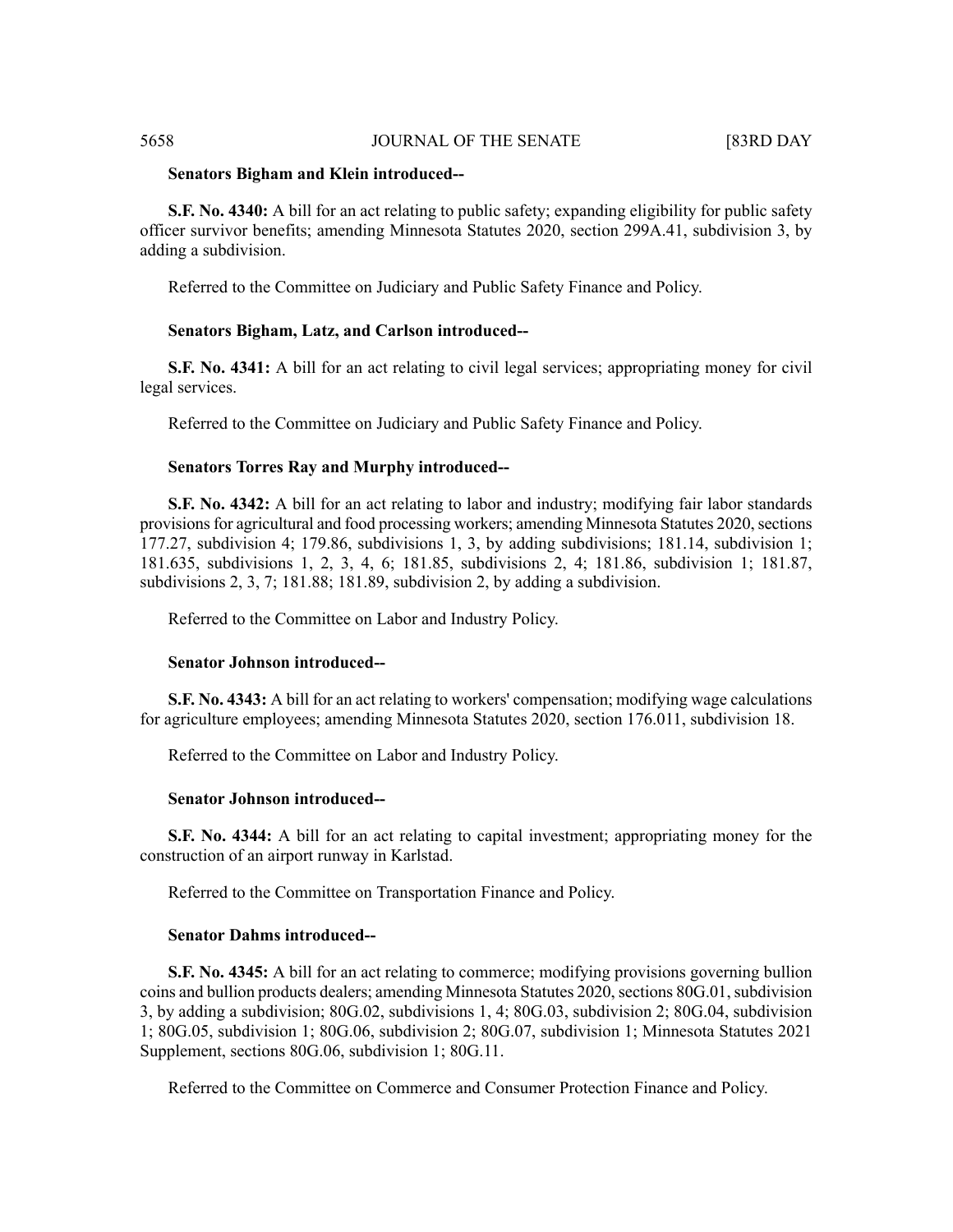# **Senator Dahms introduced--**

**S.F. No. 4346:** A bill for an act relating to commerce; modifying provisions governing continuing education course delivery methods; amending Minnesota Statutes 2020, sections 45.25, subdivisions 2a, 5a, 14; 45.306, subdivision 3.

Referred to the Committee on Commerce and Consumer Protection Finance and Policy.

#### **Senator Housley introduced--**

**S.F. No. 4347:** A bill for an act relating to retirement; Teachers Retirement Association and St. Paul Teachers Retirement Fund Association; reinstating the rule of 90 and increasing employee contributions to pay for rule of 90 benefit; appropriating money; amending Minnesota Statutes 2020, sections 354.42, subdivisions 2, 3; 354.44, subdivision 6; 354A.12, subdivision 2a; Minnesota Statutes 2021 Supplement, sections 354A.12, subdivision 1; 354A.31, subdivision 7.

Referred to the Committee on State Government Finance and Policy and Elections.

#### **Senator Newman introduced--**

**S.F. No. 4348:** A bill for an act relating to transportation; appropriating money to extend Sibley County Road 166 in the city of Arlington; authorizing the sale and issuance of state bonds.

Referred to the Committee on Capital Investment.

#### **Senator Newman introduced--**

**S.F. No. 4349:** A bill for an act relating to family law; amending grandparent visitation rights; amending Minnesota Statutes 2020, section 257C.08, subdivisions 1, 2, 3; repealing Minnesota Statutes 2020, section 257C.08, subdivision 7.

Referred to the Committee on Civil Law and Data Practices Policy.

#### **MOTIONS AND RESOLUTIONS**

Senator Draheim moved that the name of Senator Nelson be added as a co-author to S.F. No. 131. The motion prevailed.

Senator Murphy moved that the name of Senator Wiger be added as a co-author to S.F. No. 1402. The motion prevailed.

Senator Putnam moved that the name of Senator López Franzen be added as a co-author to S.F. No. 1598. The motion prevailed.

Senator Jasinski moved that the name of Senator Kent be added as a co-author to S.F. No. 2622. The motion prevailed.

Senator Jasinski moved that the name of Senator Kent be added as a co-author to S.F. No. 2624. The motion prevailed.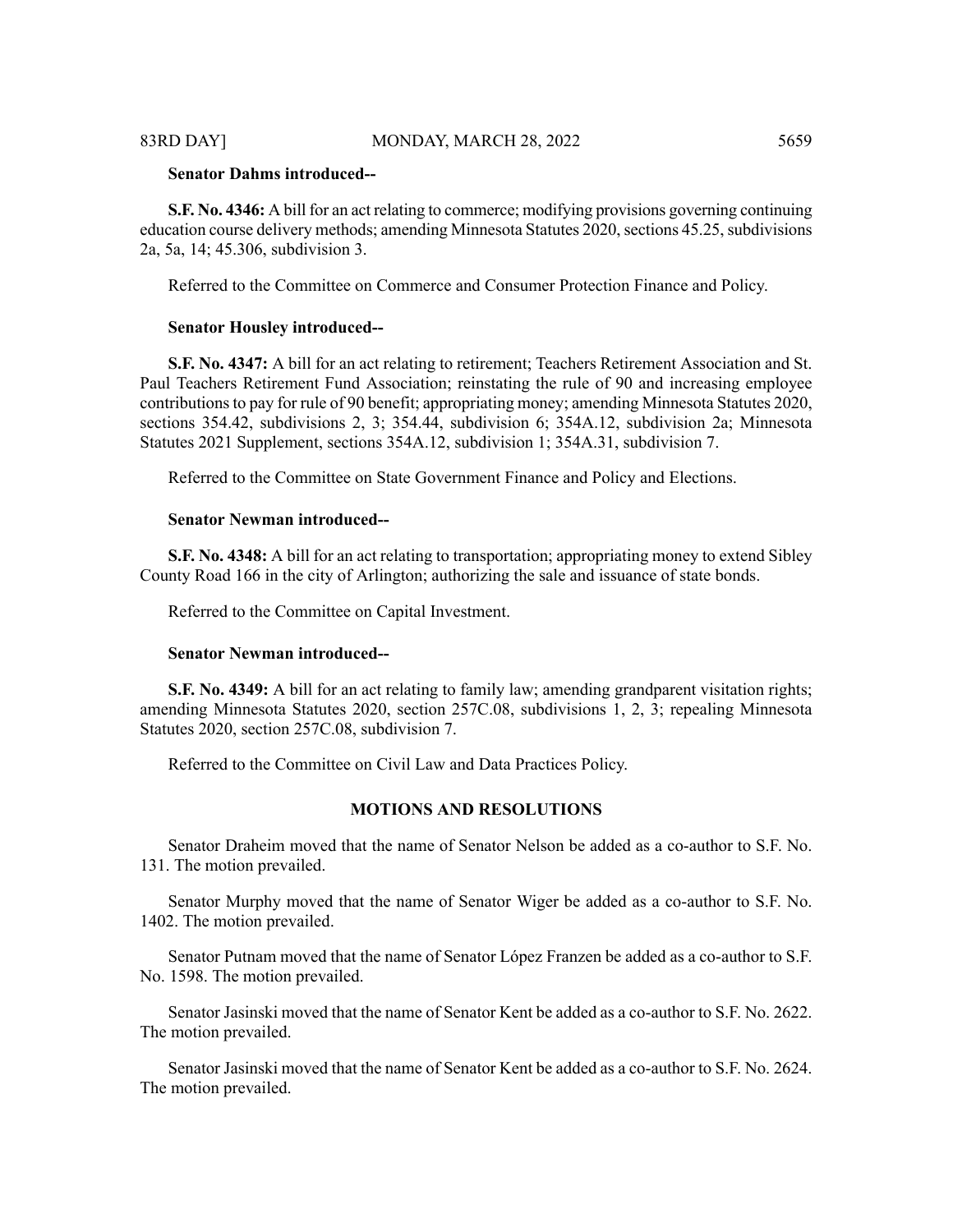#### 5660 JOURNAL OF THE SENATE [83RD DAY

Senator Jasinski moved that the name of Senator Senjem be added as a co-author to S.F. No. 2898. The motion prevailed.

Senator Koran moved that the name of Senator Champion be added as a co-author to S.F. No. 3036. The motion prevailed.

Senator Dibble moved that the name of Senator Duckworth be added as a co-author to S.F. No. 3154. The motion prevailed.

Senator Howe moved that the name of Senator Klein be added as a co-author to S.F. No. 3201. The motion prevailed.

Senator Housley moved that the name of Senator Nelson be added as a co-author to S.F. No. 3339. The motion prevailed.

Senator Abeler moved that the name of Senator Johnson be added as a co-author to S.F. No. 3355. The motion prevailed.

Senator Westrom moved that the name of Senator Nelson be added as a co-author to S.F. No. 3479. The motion prevailed.

Senator Pratt moved that the name of Senator Koran be added as a co-author to S.F. No. 3531. The motion prevailed.

Senator Clausen moved that the name of Senator Draheim be added as a co-author to S.F. No. 3566. The motion prevailed.

Senator Bakk moved that the name of Senator Dornink be added as a co-author to S.F. No. 3576. The motion prevailed.

Senator Housley moved that her name be stricken as chief author, shown as a co-author, and the name of Senator Koran be added as chief author to S.F. No. 3609. The motion prevailed.

Senator Senjem moved that the name of Senator Hawj be added as a co-author to S.F. No. 3710. The motion prevailed.

Senator Duckworth moved that the name of Senator Cwodzinski be added as a co-author to S.F. No. 3840. The motion prevailed.

Senator Klein moved that the name of Senator Nelson be added as a co-author to S.F. No. 3971. The motion prevailed.

Senator Coleman moved that the name of Senator Duckworth be added as a co-author to S.F. No. 4087. The motion prevailed.

Senator Lang moved that the name of Senator Duckworth be added as a co-author to S.F. No. 4111. The motion prevailed.

Senator Lang moved that the name of Senator Duckworth be added as a co-author to S.F. No. 4112. The motion prevailed.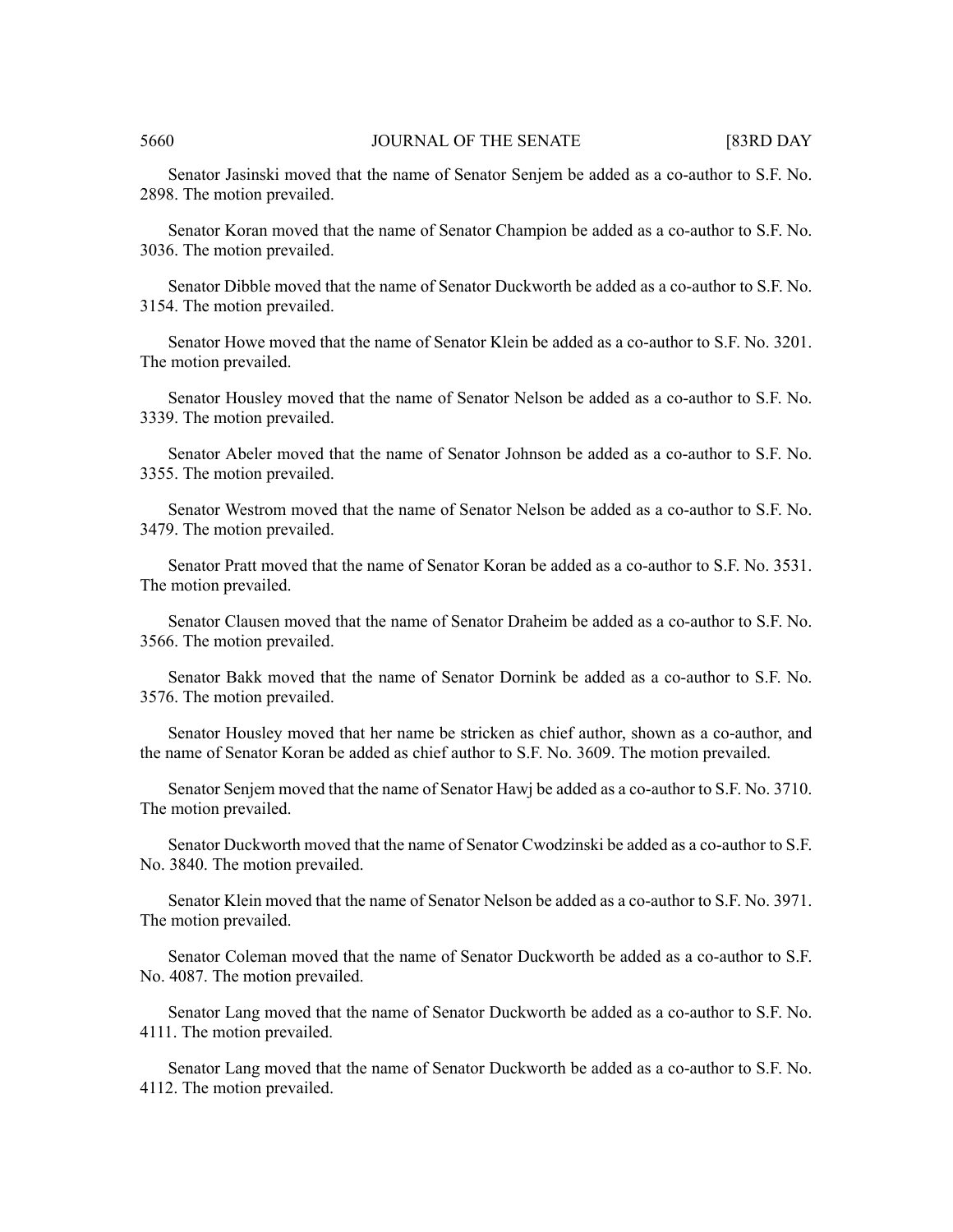Senator Weber moved that the name of Senator Dziedzic be added as a co-author to S.F. No. 4138. The motion prevailed.

Senator Howe moved that the name of Senator Eken be added as a co-author to S.F. No. 4160. The motion prevailed.

Senator Abeler moved that the name of Senator Utke be added as a co-author to S.F. No. 4165. The motion prevailed.

Senator Lang moved that the name of Senator Duckworth be added as a co-author to S.F. No. 4185. The motion prevailed.

Senator Champion moved that the name of Senator Isaacson be added as a co-author to S.F. No. 4190. The motion prevailed.

Senator Dibble moved that the name of Senator Murphy be added as a co-author to S.F. No. 4194. The motion prevailed.

Senator Utke moved that the name of Senator Rest be added as a co-author to S.F. No. 4214. The motion prevailed.

Senator Frentz moved that the name of Senator Isaacson be added as a co-author to S.F. No. 4217. The motion prevailed.

Senator Kent moved that the name of Senator Dibble be added as a co-author to S.F. No. 4230. The motion prevailed.

Senator Anderson moved that the name of Senator Rosen be added as a co-author to S.F. No. 4232. The motion prevailed.

Senator Kunesh moved that the name of Senator Marty be added as a co-author to S.F. No. 4249. The motion prevailed.

Senator Duckworth moved that the name of Senator Eichorn be added as a co-author to S.F. No. 4268. The motion prevailed.

Senator López Franzen moved that the names of Senators Pappas and Torres Ray be added as co-authors to S.F. No. 4274. The motion prevailed.

Senator Nelson moved that the name of Senator Rest be added as a co-author to S.F. No. 4284. The motion prevailed.

Senator Murphy moved that the names of Senators López Franzen and Hoffman be added as co-authors to S.F. No. 4286. The motion prevailed.

#### **Senator Hawj introduced --**

**Senate Resolution No. 111:** A Senate resolution recognizing September 6, 2021, as Hmong Minnesota Day at the Minnesota State Fair.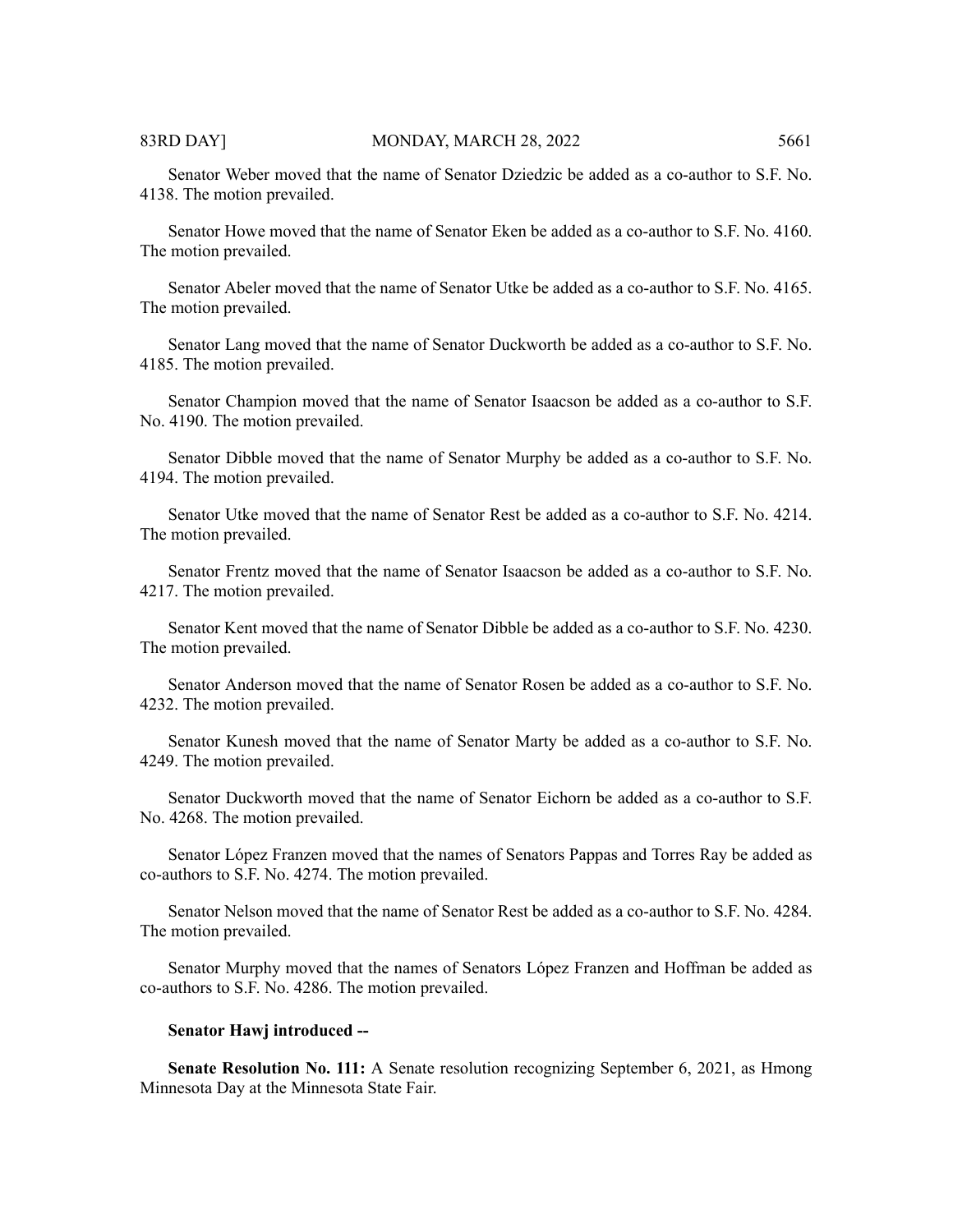Referred to the Committee on Rules and Administration.

#### **Senators Hawj, Bigham, and Hoffman introduced --**

**Senate Resolution No. 112:** A Senate resolution recognizing the achievements of Sunisa Lee at the 2020 Summer Olympics.

Referred to the Committee on Rules and Administration.

#### **Senator Champion introduced --**

**Senate Resolution No. 113:** A Senate resolution honoring the life and service of Representative Richard Harrison Jefferson.

Referred to the Committee on Rules and Administration.

# **RECESS**

Senator Miller moved that the Senate do now recess subject to the call of the President. The motion prevailed.

After a brief recess, the President called the Senate to order.

# **APPOINTMENTS**

Senator Miller from the Subcommittee on Conference Committees recommends that the following Senators be and they hereby are appointed as a Conference Committee on:

S.F. No. 3472: Senators Dahms, Utke, Klein, Draheim, and Dornink.

Senator Miller moved that the foregoing appointments be approved. The motion prevailed.

# **ADJOURNMENT**

Senator Miller moved that the Senate do now adjourn until 12:00 noon, Tuesday, March 29, 2022. The motion prevailed.

Cal R. Ludeman, Secretary of the Senate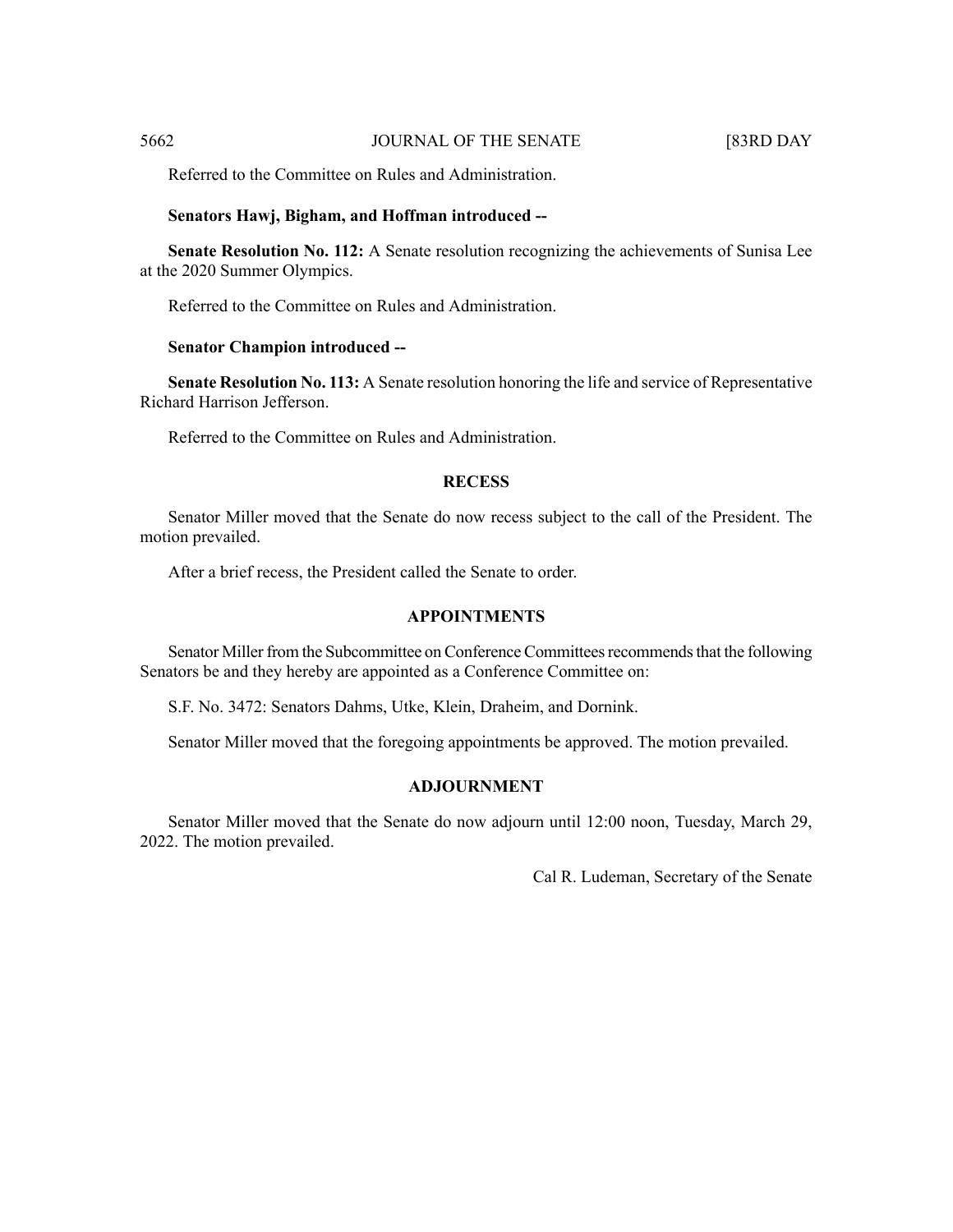# **INDEX TO DAILY JOURNAL**

# **Monday, March 28, 2022**

# **EXECUTIVE AND OFFICIAL COMMUNICATIONS**

Pages 5629 to 5630

# **CHAPTER LAWS**

|             |           | <b>Session Laws</b> |      |
|-------------|-----------|---------------------|------|
| S.F. Nos. - | H.F. Nos. | Chapter No.         | Page |
|             |           |                     |      |
|             |           |                     |      |
|             |           |                     |      |

# **MESSAGES FROM THE HOUSE AND FIRST READING OF HOUSE FILES**

| S.F. | Message     | H.F. | Message | 1st<br>Reading |
|------|-------------|------|---------|----------------|
| Nos. | Page        | Nos. | Page    | Page           |
|      | $3372$ 5630 |      |         |                |
|      | $3472$ 5631 |      |         |                |

# **CONCURRENCE AND REPASSAGE**

| S.F. Nos. | Page  | H.F. Nos. | Page |
|-----------|-------|-----------|------|
| 3372      | `5631 |           |      |

# **REPORTS OF COMMITTEES**

| S.F. Nos. | Page                             | H.F. Nos.   | Page |
|-----------|----------------------------------|-------------|------|
|           | $225$ 5649                       | $4165$ 5648 |      |
|           | $724$ 5648                       |             |      |
|           | $1462$ 5648                      |             |      |
|           | $3175$ 5649                      |             |      |
|           | $3355 \dots $                    |             |      |
|           | 35315646                         |             |      |
|           | $3636$ 5634                      |             |      |
|           | $3749 \ldots \ldots \ldots 5648$ |             |      |
|           | $3875 \dots  5633$               |             |      |
|           | $4082$ 5650                      |             |      |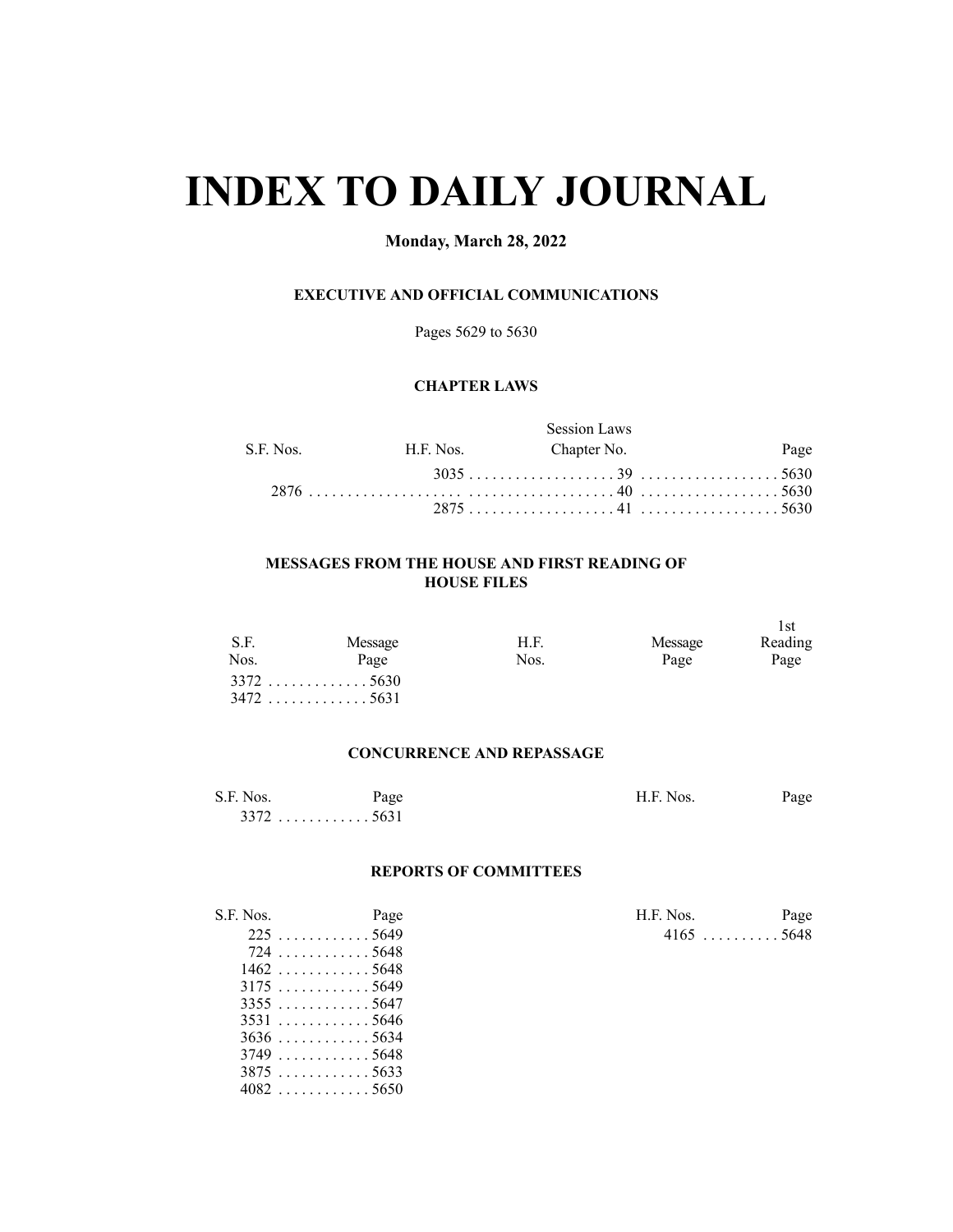|  |  |  |  |  |  | 4092 5633 |
|--|--|--|--|--|--|-----------|
|  |  |  |  |  |  | 4163 5650 |
|  |  |  |  |  |  | 4181 5633 |
|  |  |  |  |  |  | 4233 5632 |

# **SECOND READINGS**

| S.F. Nos. | Page                      | H.F. Nos. | Page        |
|-----------|---------------------------|-----------|-------------|
|           | $225 \dots  5650$         |           | $4165$ 5650 |
|           | 7245650                   |           |             |
|           | $3175$ 5650               |           |             |
|           | $3749 \ldots \ldots 5650$ |           |             |
|           | $4082$ 5650               |           |             |
|           | $4092$ 5650               |           |             |

# **INTRODUCTION AND FIRST READING OF SENATE BILLS**

S.F Nos. 4297 to 4349 . . . . . . . . . . . . . . . . . Pages 5650 to 5659

### **MOTIONS AND RESOLUTIONS**

| S.F. Nos. | Page                                    | H.F. Nos. | Page |
|-----------|-----------------------------------------|-----------|------|
|           | 1315659                                 |           |      |
|           | $1402$ 5659                             |           |      |
|           | $1598$ 5659                             |           |      |
|           | $2622$ 5659                             |           |      |
|           | 2624 5659                               |           |      |
|           | $2898 \ldots \ldots \ldots 5660$        |           |      |
|           | $3036 \dots  \dots 5660$                |           |      |
|           | $3154$ 5660                             |           |      |
|           | $3201$ 5660                             |           |      |
|           | $3339$ 5660                             |           |      |
|           | $3355 \ldots \ldots \ldots 5660$        |           |      |
|           | $3479$ 5660                             |           |      |
|           | 35315660                                |           |      |
|           | $3566$ 5660                             |           |      |
|           | $3576$ 5660                             |           |      |
|           | $3609$ 5660                             |           |      |
|           | $3710$ 5660                             |           |      |
|           | $3840 \ldots \ldots \ldots 5660$        |           |      |
|           | $3971$ 5660                             |           |      |
|           | 40875660                                |           |      |
|           | 41115660                                |           |      |
|           | $4112 \ldots \ldots \ldots \ldots 5660$ |           |      |
|           | $4138$ 5661                             |           |      |
|           | $4160$ 5661                             |           |      |
|           | $4165$ 5661                             |           |      |
|           | 41855661                                |           |      |
|           | $4190$ 5661                             |           |      |
|           |                                         |           |      |